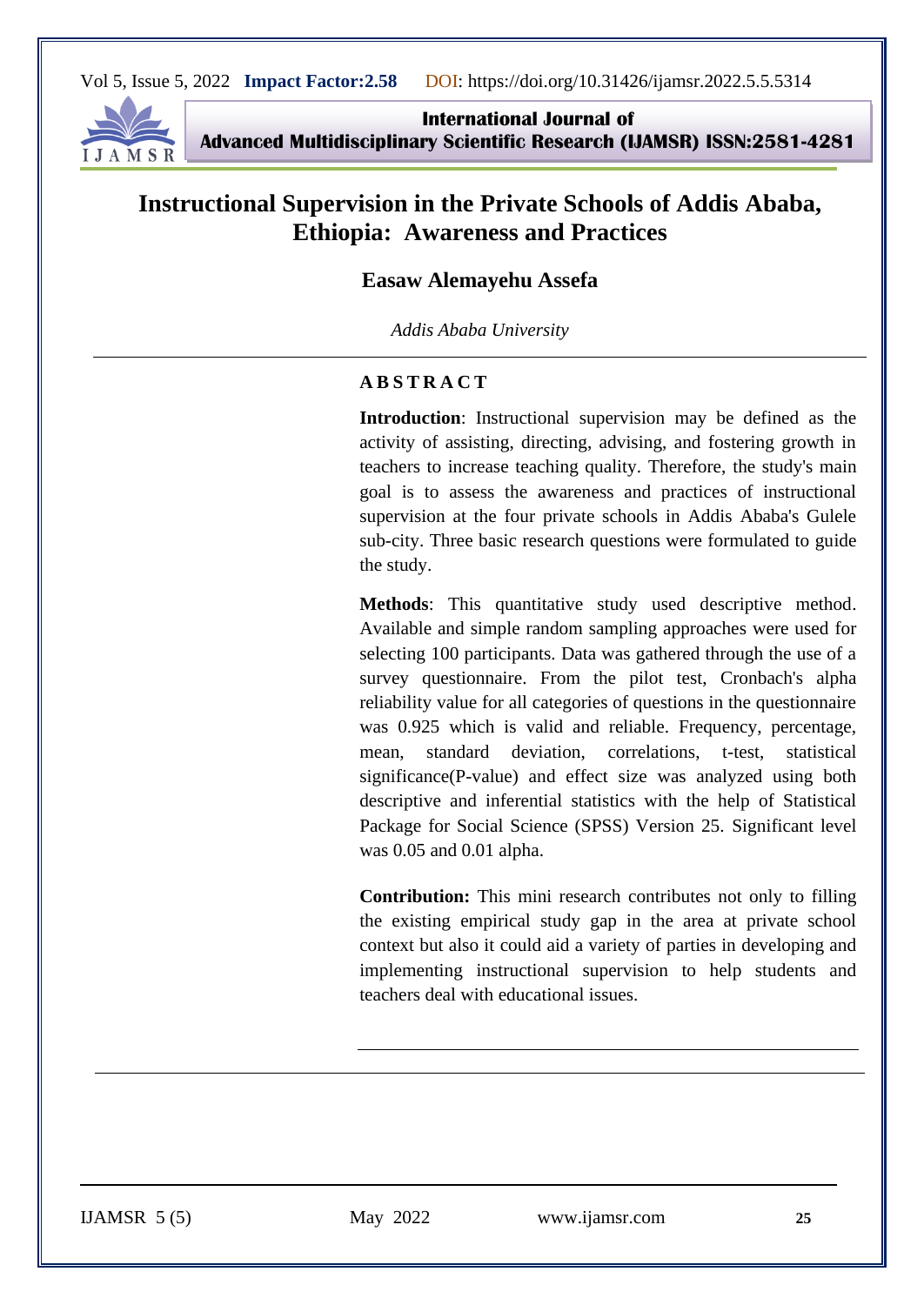

**International Journal of Advanced Multidisciplinary Scientific Research (IJAMSR) ISSN:2581-4281**

**Findings**: The study's findings resulted that most of the respondents were aware of the basic aims and practices of instructional supervision. And while practicing instructional supervision, they necessitate high stakeholder's participation.1.03 was the study's Cohens d effect size which is in the magnitude of large. There was no statistically significant difference between the male's and the female's responses about awareness and practices of instructional supervision. In terms of the correlations between instructional supervision awareness and practices at the four private schools chosen, the Pearson correlation value with the significant level of 0.01 alpha was 0.785, which falls into the high category, indicates that there is a strong and positive link between the two.

**Conclusion:** The majority of respondents were well aware of the benefits of instructional supervision for continuing professional growth. It may also be inferred that instructional supervision was being highly practiced in the aforementioned four private schools.

#### *Keywords: Awareness, Instructional Supervision, Practices, and Private Schools*

# **1. INTRODUCTION**

# **1.1 BACKGROUND OF THE STUDY**

Instructional supervision is the job of supervising, enabling, and empowering teachers to offer meaningful learning experiences for students in order to ensure that a school's educational goal is carried out (Figueroa, 2006). The goal of instructional supervision is to develop teachers' knowledge so that students can achieve their full educational potential (Mulatu, 2016). According to Romano (2014), effective teaching and learning is based on teacher's supervision. Teachers must consider instructional supervision as a tool to assist students succeed in their careers for monitoring activities to work. Instructional supervision appears to be more effective if it is implemented during the planning, monitoring, and feedback phases, with the supervisor working closely with the teacher both before and after the monitoring process (Okendu, 2012).

Teachers should be aware that their supervisor is there to help them be more efficient in their work (Mpofu, 2007). Teachers used to think of instructional supervision as a way of ensuring that administrators had strategies and processes in place that met the educational authority's statutory obligations (Ramin, Mohammad & Kaivan, 2014). Teachers have become increasingly aware of this concept over time, while some have grasped the benefits of monitoring. Teachers may perceive criticism as harmful in a variety of ways. Inconsistency and insufficient visit scheduling, a lack of time at school, and incorrect consultation are all examples of supervision concerns, according to UNESCO (2007).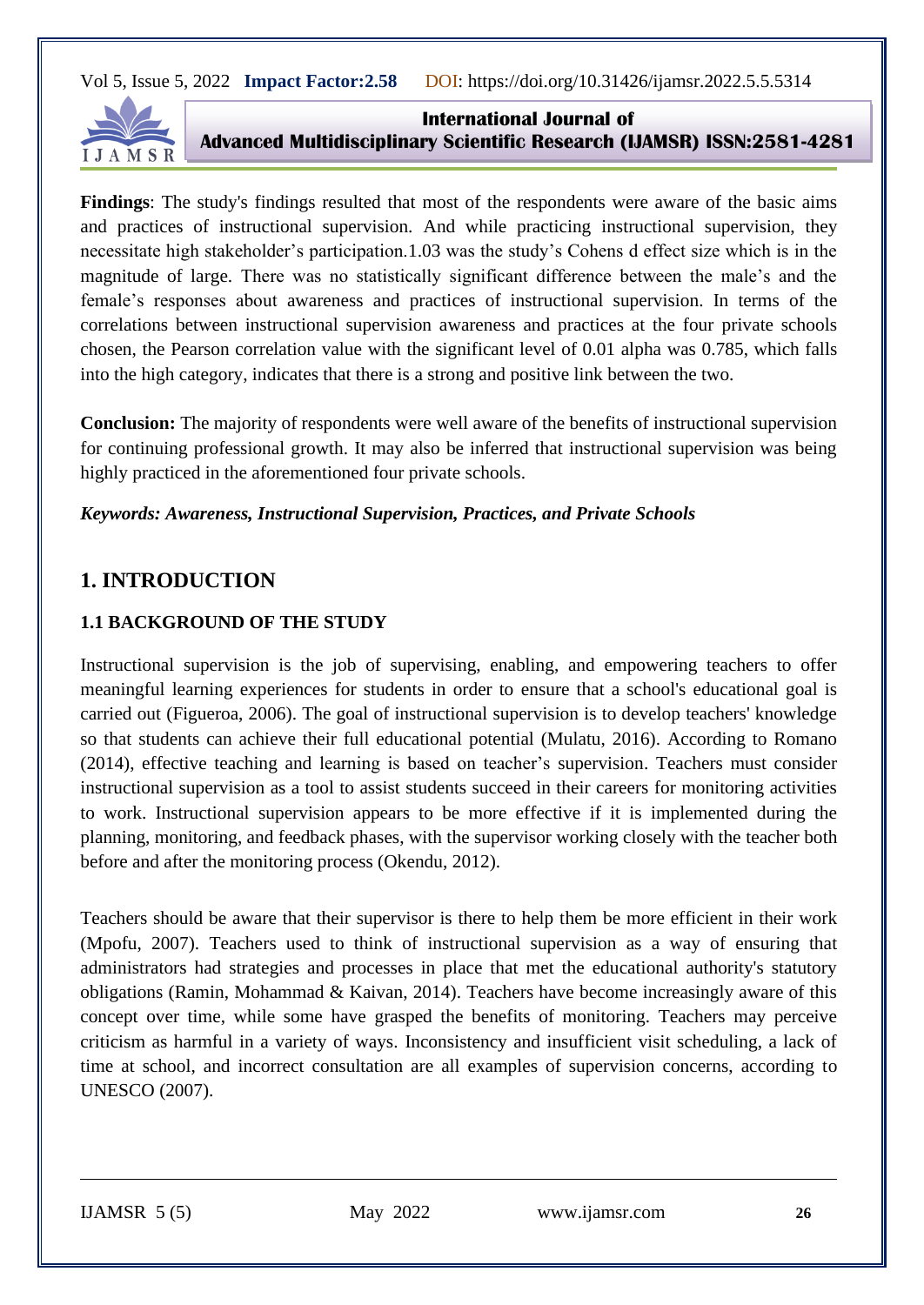

**International Journal of Advanced Multidisciplinary Scientific Research (IJAMSR) ISSN:2581-4281**

Concerning awareness, expectancy theory of human motivation holds that a person is driven to select a certain behavior above others based on the expected consequence of that behavior (Lloyd & Mertens, 2018). On the other hand, regarding practices, the instructional supervision duties of supervisors, according to Leithwood's (1994) transformational leadership theory for education, improve teachers' classroom behaviour and overall school growth. Leithwood specifically linked supervisory transformational instructional supervision to better teacher's teaching.

According to Chanyalew (2005), proper instructional supervision practices are significant in encouraging teachers' professional development since they are typically meant to discover and exhibit various successful classroom strategies and teacher competence to encourage improved teaching and learning. Similarly, the Ministry of Education's Supervision Manual (1995) defined supervision's role in the school system as ensuring curriculum implementation, providing direct technical support to teachers, providing on-the-job training to teachers, conducting formative education program evaluation, and monitoring and evaluation. School-based instructional supervision is primarily concerned with the overall improvement of the school and the quality of education delivered to students (Daniel, & Matthew, 2016). According to the Ministry of Education (1995), the major focus of supervision has shifted to providing support for teachers and enhancing their position as important professional decision makers in the classroom. It is thought that school reform would not be possible unless teachers' education is improved. The supply of proper supervisory assistance from supervisors determines the quality of a teacher's education.

As an awareness, according to Figueroa (2006), instructional supervision entails inspiring the teachers to try innovative teaching tactics. The educational goals and standards that will be applied must be made known to the teacher. During the observation process, the observer must remain objective and keep their identity hidden. Positive feedback and necessary resources for the instructor should also be provided by the observer. The teacher's growth and learning should be a result of good supervision. Being seen serves no use unless you are growing and learning. Instructional supervision is viewed as a method of acquiring data for evaluation reasons. Instructional supervision increases the quality of student's education by enhancing the efficacy of the teacher (Kutsyuruba, 2003).

As Ekaette, & Eno, (2016), pointed out, while practicing instructional supervision as an assessment tool made it harder to foster collegiality, teamwork, and reflective practice. In contemporary practice, instructional supervision techniques are expected to focus primarily on teachers' professional development in order to improve school instructional practice and achieve the desired change in student behavior.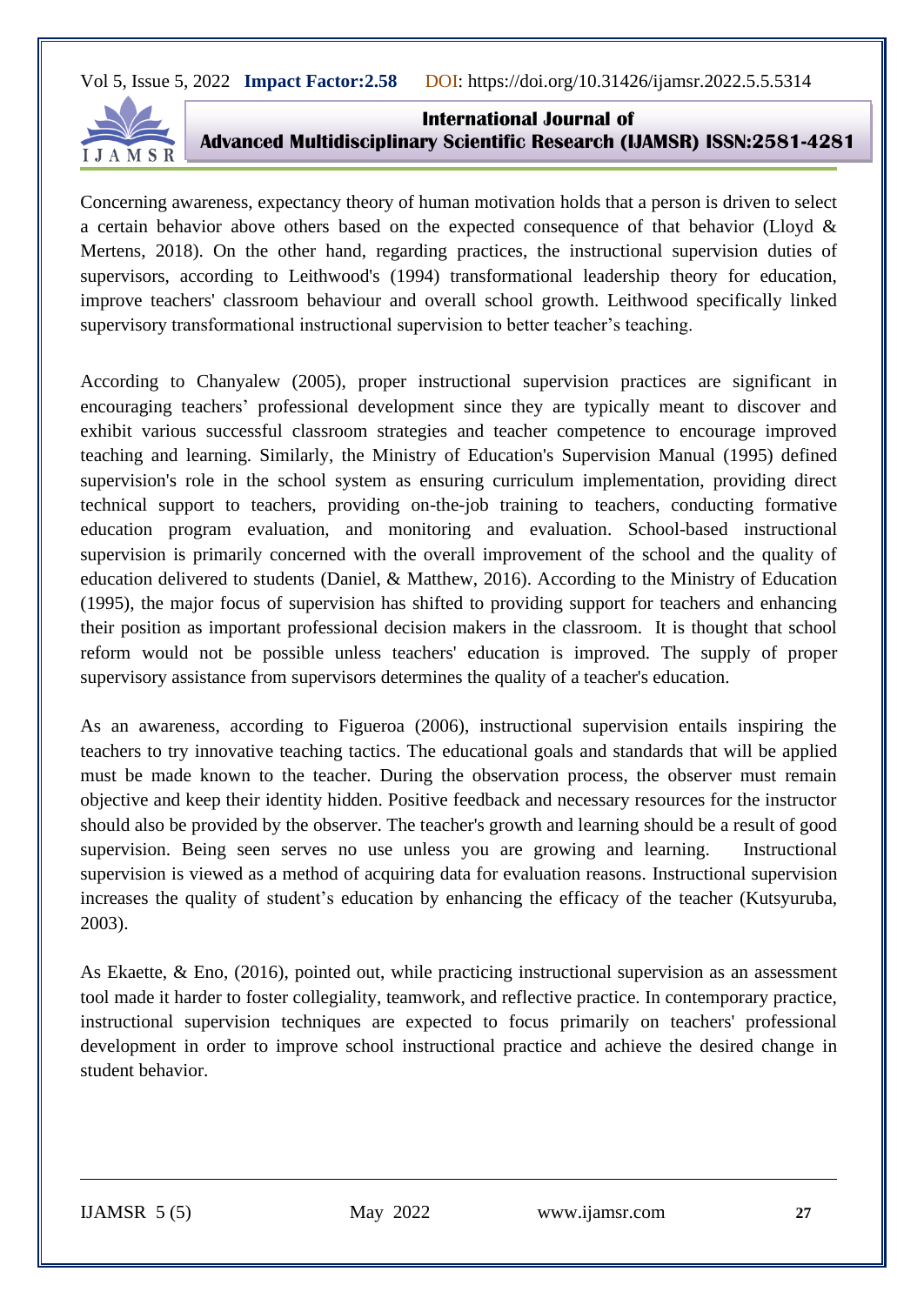

**International Journal of Advanced Multidisciplinary Scientific Research (IJAMSR) ISSN:2581-4281**

There is a considerable literature regarding the issue of instructional supervision. Many fundamental principles have been researched, leading to a variety of interpretations. However, unfortunately, the awareness and practices of instructional supervision have not be an actually subjected to empirical evidence with private school system context even though the students' performance at these schools are relatively better. On top of it, the researcher in his twenty years of experience as instructional supervisor in five different private schools, observed that instructional supervision awareness and practices appear not to have a much more positive impact on instructional improvement as it was expected to be theoretically. The researcher has also noticed that some private school teachers perceive the supervisors as they do not provide them with what they expect, rather they are there only for formalities. The supervisor themselves seem as they do luck practical knowledge concerning on instructional supervision practice.

To fill the mentioned gap, specifically, this study examined the awareness and practices of instructional supervision in the private schools of Gulele sub city for boosting teachers' and supervisors' professional development.

# **2. STATEMENT OF THE PROBLEM**

To any educational system's success, effective instructional supervision awareness and practice has been shown to increase teachers' professional performance and, as a result, improves students' accomplishment (Okorji & Ogbo, 2013, Esia-Donkoh & Ofosu-Dwamena, 2014). According to Okendu (2012), instructional supervision improves teaching and learning because it encourages proper guidance and planning, as well as strategizing to improve teachers' professional knowledge, skills, and experiences so that they can become more innovative in their classroom practice for academic achievement. In addition, according to Baffour-Awuah (2011), instructional supervision aids in the improvement of classroom procedures in order to assure the success of students. Instructional supervision, as one of the most important methods for supporting successful teaching in schools, aids teachers in improving the quality and quantity of their education (Ndebele, 2013).

Sergiovanni and Starratt (2007) claim that when a school's instructional supervision capacity increases, so does teaching, which leads to improved student achievement. The importance of the teacher in encouraging such a process of progress cannot be overstated. Teachers must be highly educated and well supervised in order to achieve the highest level of progress. Instructional supervision is one of the tasks of education that allows schools to improve teaching and learning as well as teacher professional development (Kutsyuruba, 2003). In keeping with this, the Ministry of Education's (MoE) Education Sector Development Program IV (ESDP) emphasized the significance of providing quality-based instructional supervision to promote educational quality (MoE, 2010).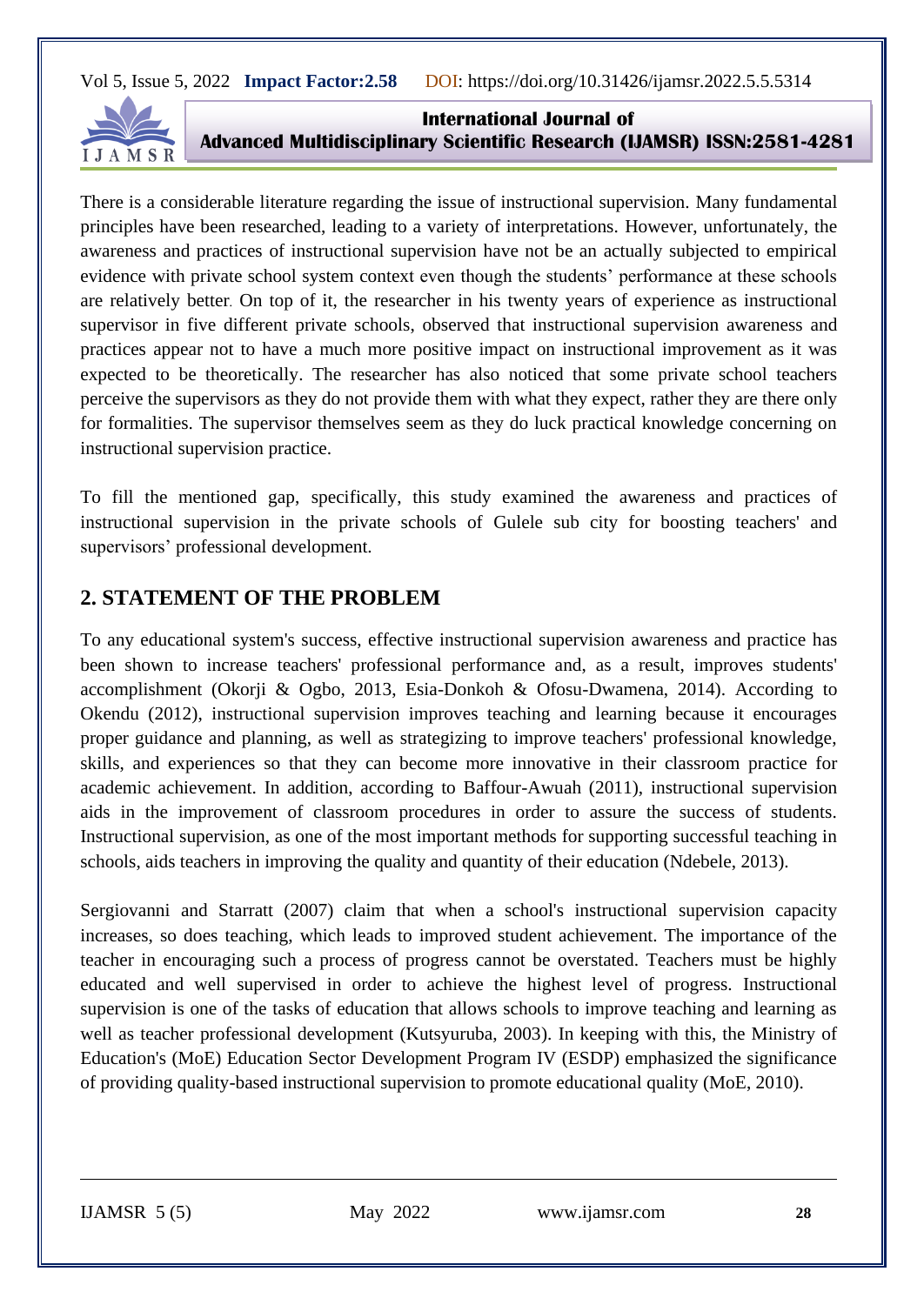

**International Journal of Advanced Multidisciplinary Scientific Research (IJAMSR) ISSN:2581-4281**

According to Assefa (2016) and Wanzare (2012), supervision is more than just the act of teachers instructing or teaching students; it is also the action that helps teachers to enhance instruction for students. It's the process through which school principals, department heads, home room teachers and subject teachers, try to collaborate with teachers to improve teaching and learning in the school (Ndebele, 2013). Sergiovanni and Starrat (2007) state that when a school's instructional supervision capacity develops, teaching improves, resulting in improved student, achievement. However, not all academic staff including private school teachers may view instructional supervision as a constructive factor for program improvement or as a source of aid; others may see it as a threat to the teacher's (Ramin, Mohammad & Kaivan, 2014).

The way teachers view supervision in schools and classrooms, according to Oliva (1976 cited by Tesfaw & Hofman, 2012), is a critical component in determining the supervisory process' results. Furthermore, past research and publications have shown that less experienced teachers have more unfavorable attitudes regarding instructional supervision practice than more experienced teachers due to its evaluative techniques (Alemayehu 2008). They perceive supervisors as faultfinders; they are afraid that supervisors will disclose their flaws to the school administrator, and they regard supervision as of little use to them. In Africa in general, and Ethiopia in particular, however, there is a paucity of material on teacher perceptions on instructional supervision techniques (Tesfaw & Hofman, 2012).

Concerning the practices of instructional supervision, researchers studied it in several Ethiopian areas. For example, Assefa (2016) investigated supervisory approaches; Ibrahim (2014) investigated supervisory perception; Dechassa (2019) investigated supervisory responsibilities; and Tesema (2014) investigated main supervisory duties. Almost all of the research mentioned above are at government schools only without incorporating private schools and concluded that supervisory techniques, processes, role methods, and supervisory skills are ineffective in boosting teacher quality and student success. In reality, supervisors are not making the necessary steps to provide in-service training for teachers in order to increase their performance. Furthermore, data from study on school instructional supervision revealed that the approach had several flaws. To mention a few, there have been insufficient possibilities to enhance the teaching and learning process; training has not been relevant to teachers' professional growth; and there have been no well-designed systematic instructional supervision and support mechanisms (Belew ,2016).

Furthermore, instructional supervision services have been in existence for decades in all nations and play an important role in educational management. Education systems, according to Wenzare (2012), rely on instructional supervision to keep a check on teaching through recognizing teachers' skills and students' accomplishment. However, the actual reality of instructional supervision has not resulted in considerable change, and supervisors have failed to adequately help teachers in addressing the obstacles of adopting the new curriculum and teaching practices (Tezera, 2020).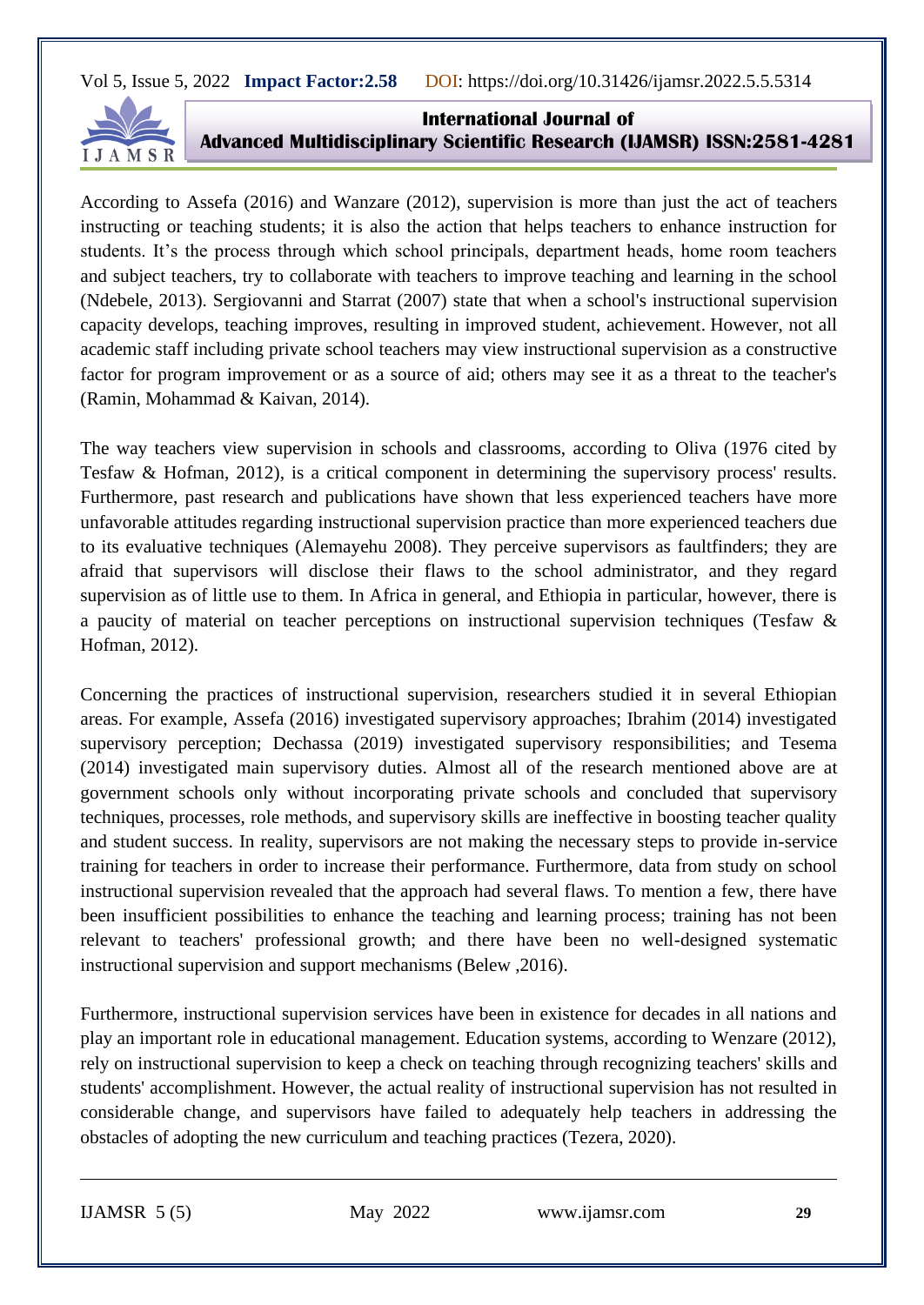

**International Journal of Advanced Multidisciplinary Scientific Research (IJAMSR) ISSN:2581-4281**

There are a good number of studies, including a number of comprehensive reviews, devoted to the problem of instructional supervision. However, most of the mentioned studies entirely focused in government schools' instructional supervision status only. Scope wise, most of the already researched empirical studies missed the issue of instructional supervision awareness which is the foundation for practice. They came to the recommendation that further study is needed on the perceptions and impacts of supervision on teacher practice, how supervision relates to teaching, supervision features, and the circumstances required for effective supervision. Therefore, the researcher chose to undertake this study in the Gulele sub city selected four private schools, to fill the mentioned research gap. Consequently, the study's main goals and objectives are to assess the awareness and practices of instructional supervision at the four private schools of Gulele sub city.

To address the problem under examination, the researcher prepared the following three research questions:

- 1. What is the awareness of school principals, department heads, home room teachers and subject teachers regarding the concept of instructional supervision in the four private schools of Gulele sub city, Addis Ababa?
- 2. What are the instructional supervision practices at the four private schools in Addis Ababa's Gulele sub-city?
- 3. What are the relationships between instructional supervision awareness and practices at the selected four private schools in Addis Ababa's Gulele sub-city?

# **2.1 SIGNIFICANCE OF THE STUDY**

This little study not only fills a vacuum in the field's empirical research, but it also has the potential to assist a range of parties in creating and implementing instructional supervision to assist students and teachers in dealing with educational challenges. It was also hoped that the study's findings would assist school leaders understand teachers' awareness about instructional supervision so that they could better guide them in their lesson delivery. This study also hoped to help teachers so as to recognize the positive impact instructional supervision had on their professional growth.

# **2.2 THEORETICAL FRAMEWORK OF THE STUDY**

Since awareness and practices of instructional supervision are the two key issues  $\omega$  be investigated in this study, the study was driven by Lawler and Suttle's, (1973) Expectancy Theory of Human Motivation for awareness and Leithwood's (1994) Transformational Leadership Theory for Education for practices. The expectation theory of human motivation states that a person would behave or act in a given manner because they are motivated to choose a specific activity over others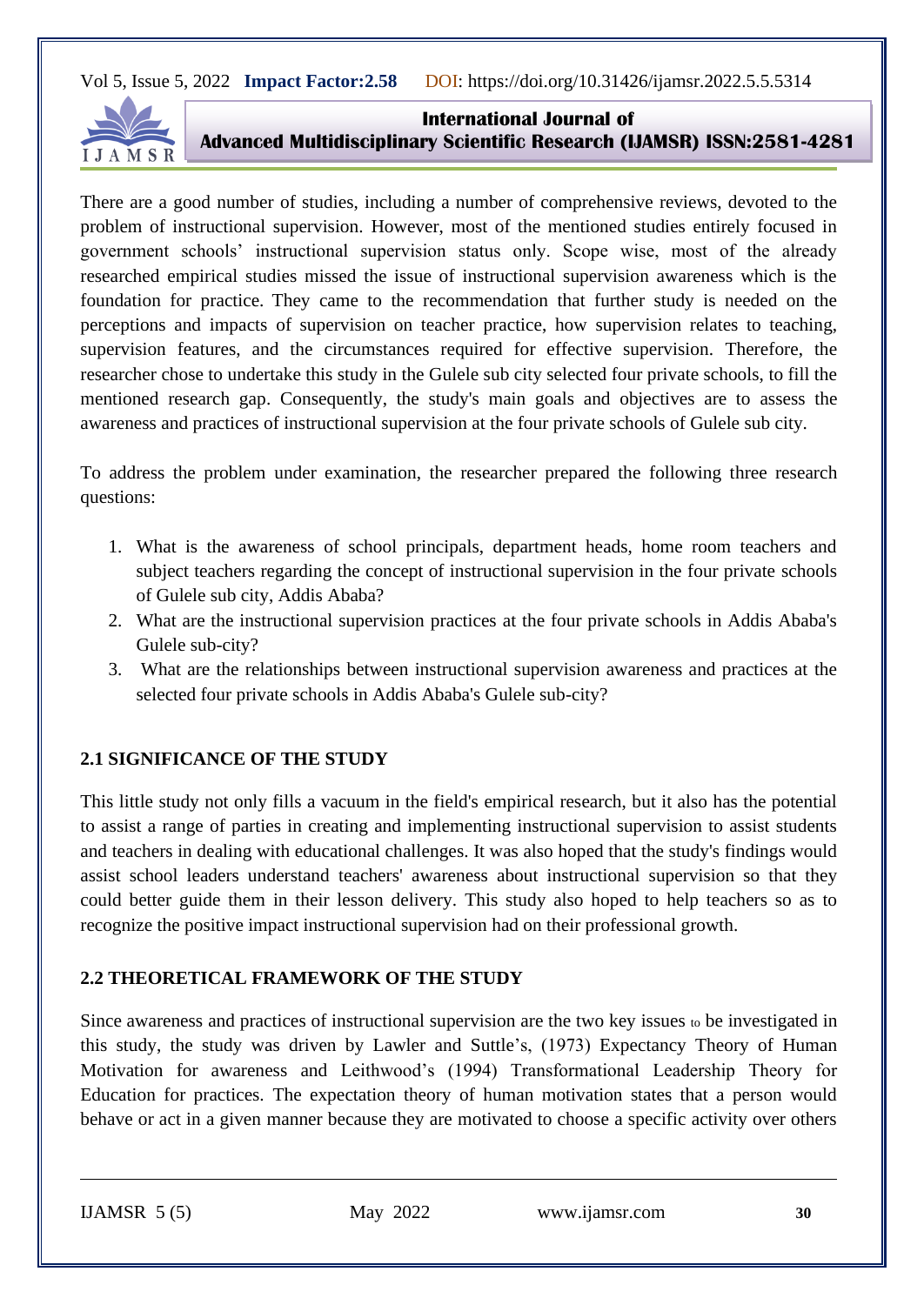

**International Journal of Advanced Multidisciplinary Scientific Research (IJAMSR) ISSN:2581-4281**

based on the expected outcome of that conduct. In essence, the attractiveness of the result determines the incentive for behavior selection (Lloyd & Mertens, 2018). However, the cognitive process of how an individual interprets various motivating variables, which is the outcome of having or not having adequate awareness, is at the heart of the idea (Estes, & Polnick, 2012). According to Figueroa (2006), instructional supervision entails motivating teachers to try out new teaching techniques. The teacher must be well aware of the educational goals and standards that will be used. The observer too must be well aware in order stay objective and keep their identity secret during the observing procedure (Kutsyuruba, 2003). The observer, if he is well aware, will give positive feedback and required resources to the teacher.

The transformative leadership theory for education was created by Leithwood (1994), with a major focus on supervisory positions. According to Leithwood (1994), supervisors' instructional leadership responsibilities boost teachers' classroom conduct and overall school development. Specifically, Leithwood related transformational instructional leadership by supervisors to improved teacher teaching. According to the theory, supervisors that undertake instructional supervision in schools adopt certain strategies such as: Visit to classrooms; render direct assistance to teachers; monitor students' progress; encourage teachers to visit each another's classes, organize peer observation and learn from each other; involve the teachers in deliberating on school goals; protect instructional time; check teachers' records as a way of enhancing their growth; involve teachers in governance functions; encourage teachers to experiment with new ideas; bring workshops to their schools to enhance teachers growth; share information with teachers on conferences that they attend (Ramin, Mohammad & Kaivan, 2014).

The researcher employed the Leithwood (1994) theory to construct supervisors' instructional supervision practices in the current investigation. Furthermore, the notion of expectation theory of human motivation was applied to conceive supervisors' and teachers' knowledge of instructional supervision.

# **2.3 CONCEPTUAL FRAMEWORK OF THE STUDY**

This small quantitative study was built on a conceptual framework that demonstrates the link between supervisors and teachers' instructional supervision awareness, practices, and duty performance. Instructional supervision is an ongoing activity that helps teachers to support their professional development. Each teacher has a unique set of preferences and awareness that lead to particular responses in various settings. Each private school is a one-of-a-kind institution with its own professional environment. Teachers with high awareness of their supervisors' instructional supervisory techniques are favorably motivated, according to the Expectancy Theory of Human Motivation and Transformational Leadership Theory for Education, which are employed in this study. This leads to strong academic success, which is a sign of good instruction. Teachers that have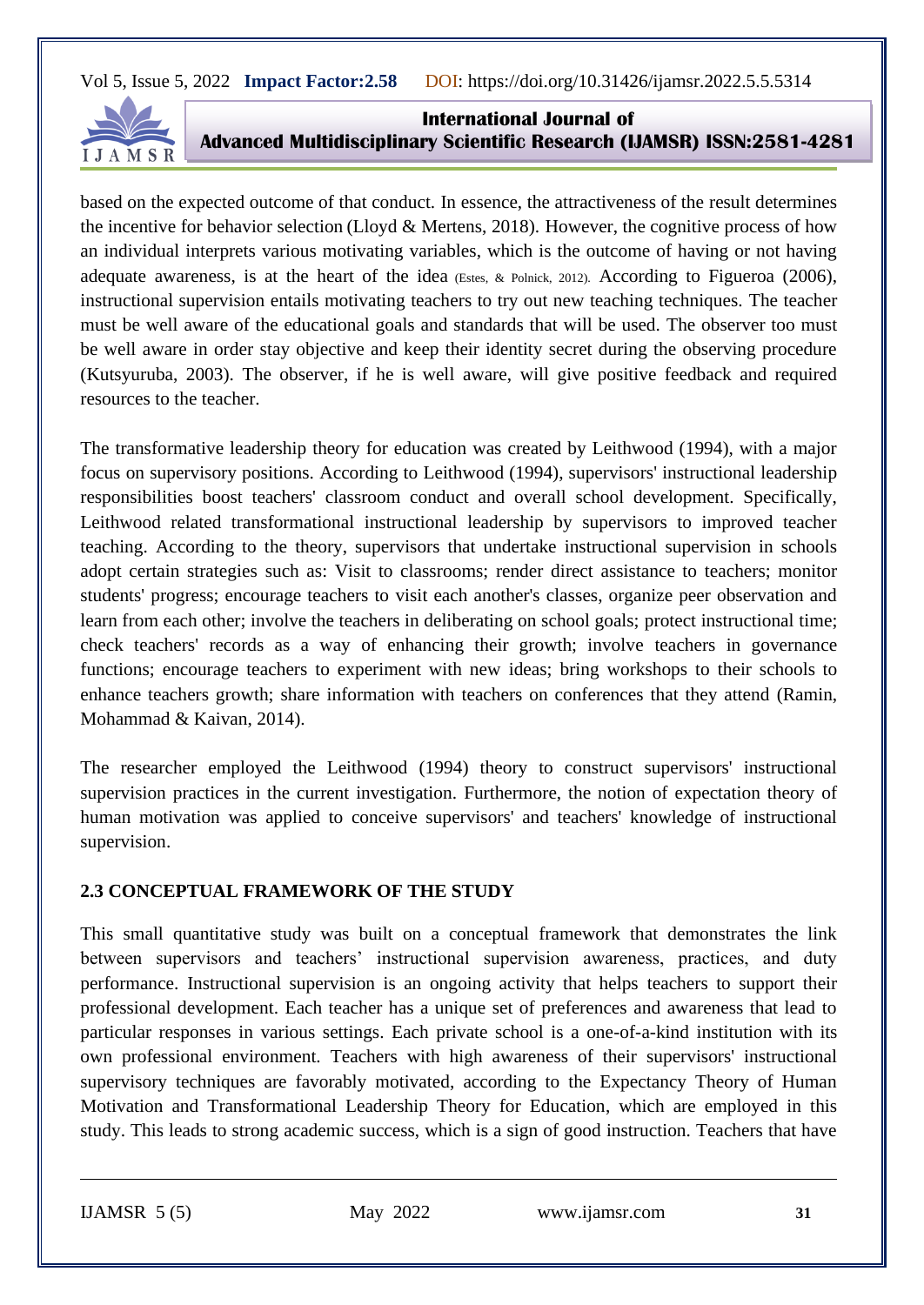

**International Journal of Advanced Multidisciplinary Scientific Research (IJAMSR) ISSN:2581-4281**

a low awareness of their supervisors' instructional supervisory procedures are frequently demotivated, resulting in poor professional development which is manifested on poor planning of lessons, poor classroom organization skills, poor time management, poor methods of instructions, and poor feedback to students, among others. The conceptual framework model (see Figure 1), also shows that instructional supervision is a process which can be fulfilled depending on the awareness both the teachers and supervisors. The process of instructional supervision is developmental in nature. The conceptual structure given in Figure 1 illustrates this reasoning.



**Figure 1. Conceptual Framework of The Study**

# **3. RESEARCH DESIGN AND METHODOLOGY**

The study was a descriptive survey that looked at instructional supervision awareness and practices, at four private schools in Gulele. The descriptive survey study approach was chosen because it allows to analyze facts and helps in developing an in-depth understanding of the research problem. Since it also enables to determine the behavior of people in a natural setting, description of the awareness and practice of instructional supervision in the four private schools could be meaningful.

# **3.1 SOURCES OF DATA**

To collect quantitative data, primary and secondary data sources were employed. As a result, principals, vice principals, homeroom teachers, department heads, and subject teachers, among others, were contacted for primary data for this study. Empirical research materials were used to compile secondary data.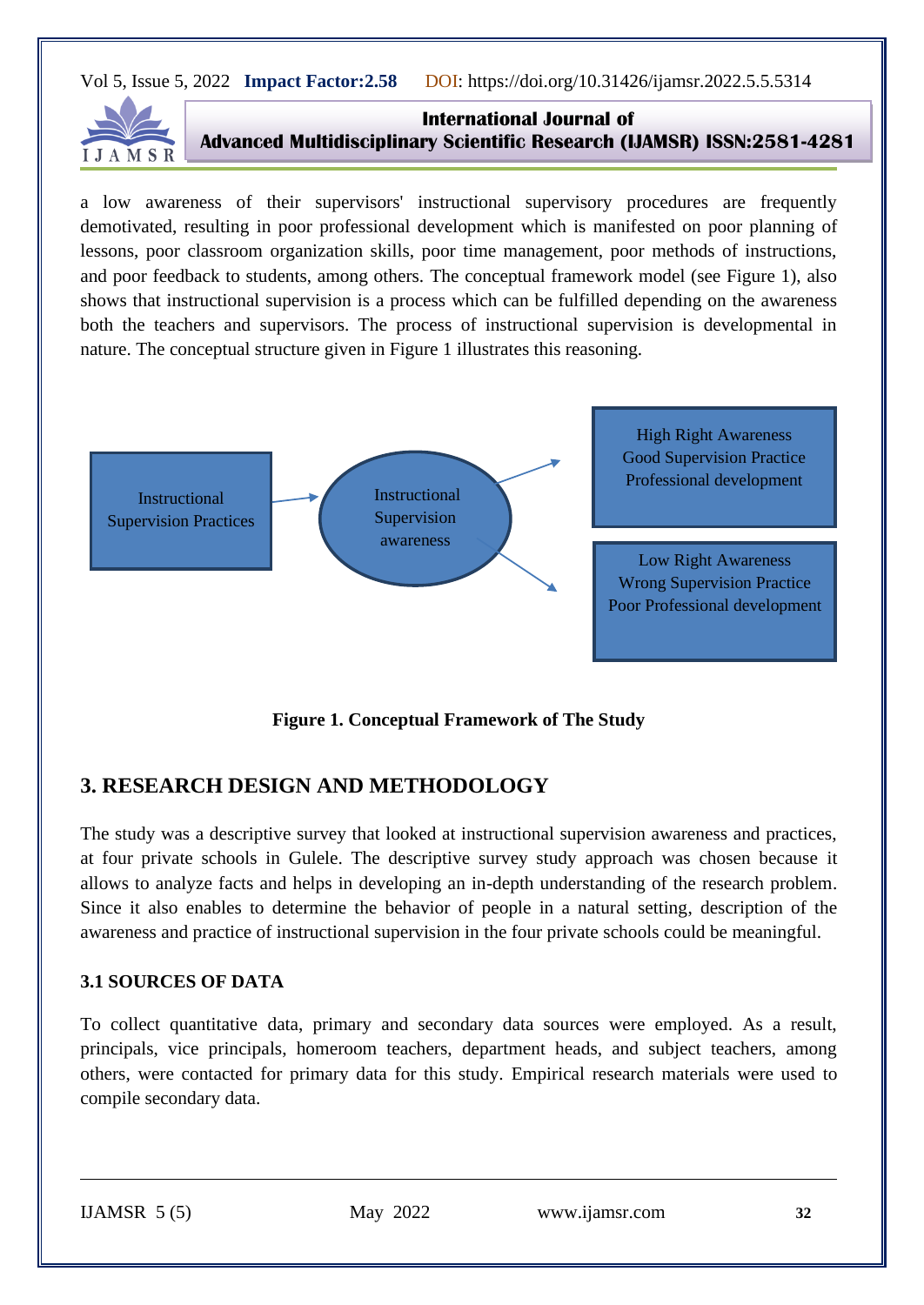

**International Journal of Advanced Multidisciplinary Scientific Research (IJAMSR) ISSN:2581-4281**

#### **3.2 STUDY POPULATION AND SAMPLING TECHNIQUES**

#### **3.2.1 Study Population**

Using purposive selection, the researcher chose four private schools as the study population in order to perform in-depth research on the core research topics indicated above: The survey included a total of 100 participants. In this analysis, both primary and secondary data were used. Most of the information was gathered via questionnaires.

| <b>Private Schools</b><br><b>Name</b> | <b>Size of Academic Staff</b> |               |              | <b>Size of Sample Selected</b> |               |              |  |
|---------------------------------------|-------------------------------|---------------|--------------|--------------------------------|---------------|--------------|--|
|                                       | <b>Male</b>                   | <b>Female</b> | <b>Total</b> | <b>Male</b>                    | <b>Female</b> | <b>Total</b> |  |
| Number 1 Private<br>School            | 16                            | 8             | 24           | 15                             | 7             | 22           |  |
| Number 2 Private<br>School            | 21                            | 11            | 32           | 19                             | 10            | 29           |  |
| Number 3 Private<br>School            | 18                            | 10            | 28           | 17                             | $\mathbf Q$   | 26           |  |
| Number 4 Private<br>School            | 17                            | 9             | 26           | 16                             | 7             | 23           |  |
| Total                                 | 72                            | 38            | <b>110</b>   | 67                             | 33            | <b>100</b>   |  |

**Table 1. Number Of Sample Respondents by Sample Private Schools**

As it is indicated in table 1 above in the four private schools, there are 110 academic staff, from which, according to Cohen, Manion & Morrison (2000), it is enough to take 86 sample size. However, for a much more quality data, the researcher has taken a sample size of 100 which is quite well representative of the given academic staff population.

#### **3.2.2 Sampling Techniques**

This study used available and simple random sampling approach to choose participating institutions and individuals. Principals and vice principals were selected using the available sampling procedure by default since they are already there. And the remaining department heads, home room teachers and subject teachers were selected by using simple random sampling approach.

# **3.3 DATA COLLECTION INSTRUMENTS/TOOLS**

# **3.3.1 Questionnaire**

There were two sections to the survey questionnaire. The first half of the questionnaire focused on the respondents' origins, while the second piece examined instructional supervision awareness and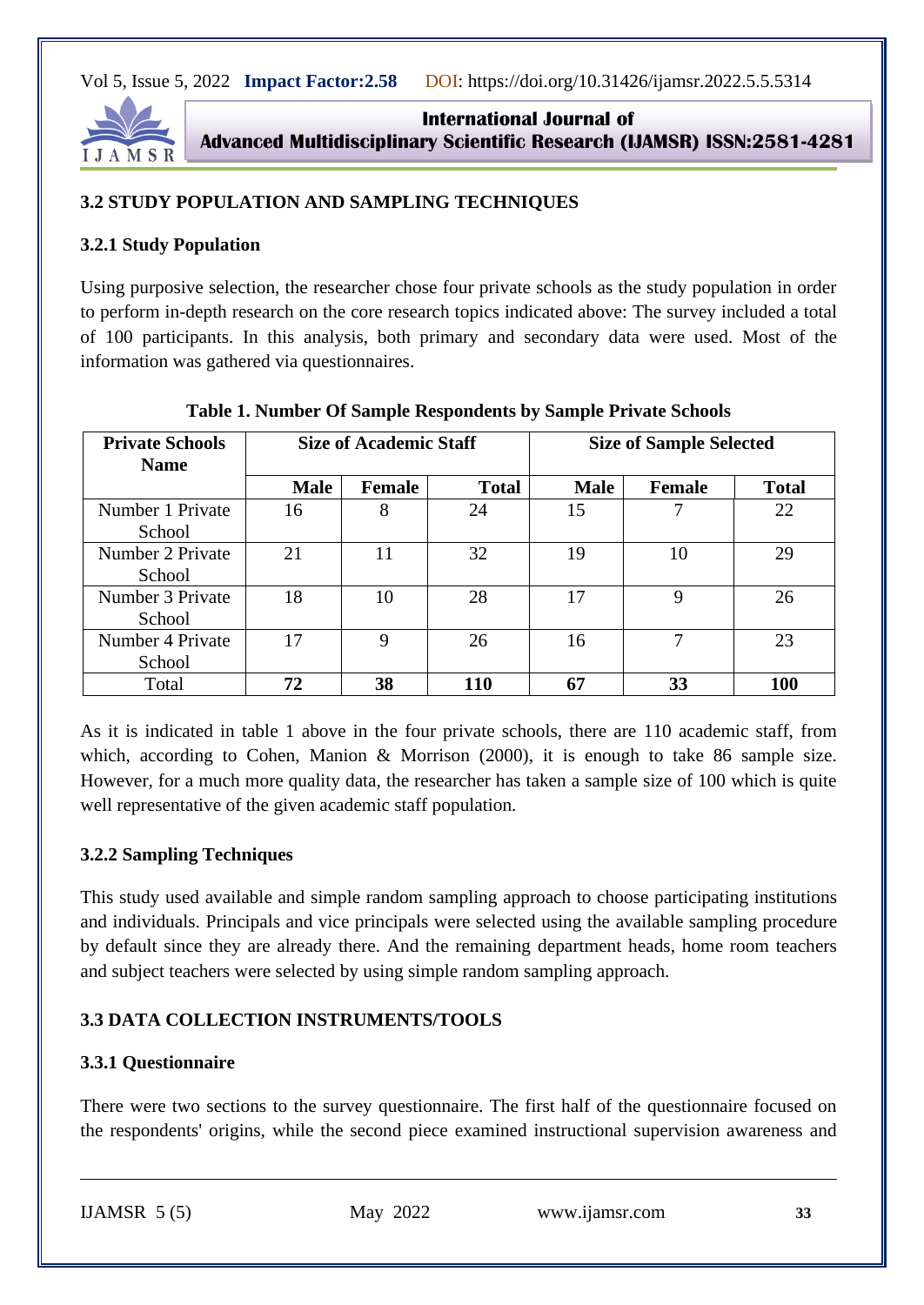

**International Journal of Advanced Multidisciplinary Scientific Research (IJAMSR) ISSN:2581-4281**

practices at four private schools in the Gulele sub-city. The surveys addressed instructional supervision's awareness and practices in regard to the teaching-learning process. As a consequence, the student researcher devised questionnaire items based on a survey of numerous relevant literature reviews and his knowledge of the subject. The items on the questionnaire were all closed, so they covered almost every possible indicator. Before each questionnaire and observation checklist was used, the instructor and other educational profession colleague's reviewed and assessed it. The questionnaire has 28-items with two variables (awareness and practices). Each of the two scales contains 15 and 13 items respectively. The instructional supervision awareness scale items: 1 up to 15. The instructional supervision practice scale items 16 up to 28. To check the reliability of the tool in this study, pilot study was conducted at another private school found in Kolfe Keranio sub city with 31 respondents and the results produced the following reliability coefficients.

| <b>Instrument</b> | <b>Cronbach Alpha</b> | <b>Number Of Items</b> |
|-------------------|-----------------------|------------------------|
| Awareness         | 840                   |                        |
| Practices         | 903                   |                        |
| For total         |                       | 28                     |

|  |  |  | Table 2. Pilot Test Reliability of The Scales in The Present Study |
|--|--|--|--------------------------------------------------------------------|
|  |  |  |                                                                    |

#### **3.3.2 Observations**

Observations were also conducted at the four private schools chosen to determine if the written responses of the principals, vice principals, home room teachers, department heads, and subject teachers related to what was actually happening in the schools. In doing so, since the study is quantitative, quantitative observation, like number of academic staff, the sex of academic staff, the pre and post discussion with the supervisor and instructional supervision check list was observed.

# **3.4 DATA ANALYSIS**

The raw data acquired in the field was methodically processed, tallied, processed, sorted, and presented. Based on the nature of the core issues and data acquired, percentages, mean, standard deviation, t-test, statistical significance(P-value) and effect size was analysed using SPSS version 25. Descriptive and inferential statistical analysis were used to define the characteristics of the respondents and to examine the awareness and practices of instructional supervision at four private schools. Descriptive statements were used, with average mean scores ranging from 1.00- 2.49 for low, 2.50-3.49 for moderate, 3.50-4.49 for high, and 4.50-5.00 for extremely high, respectively. Finally, conclusions were drawn.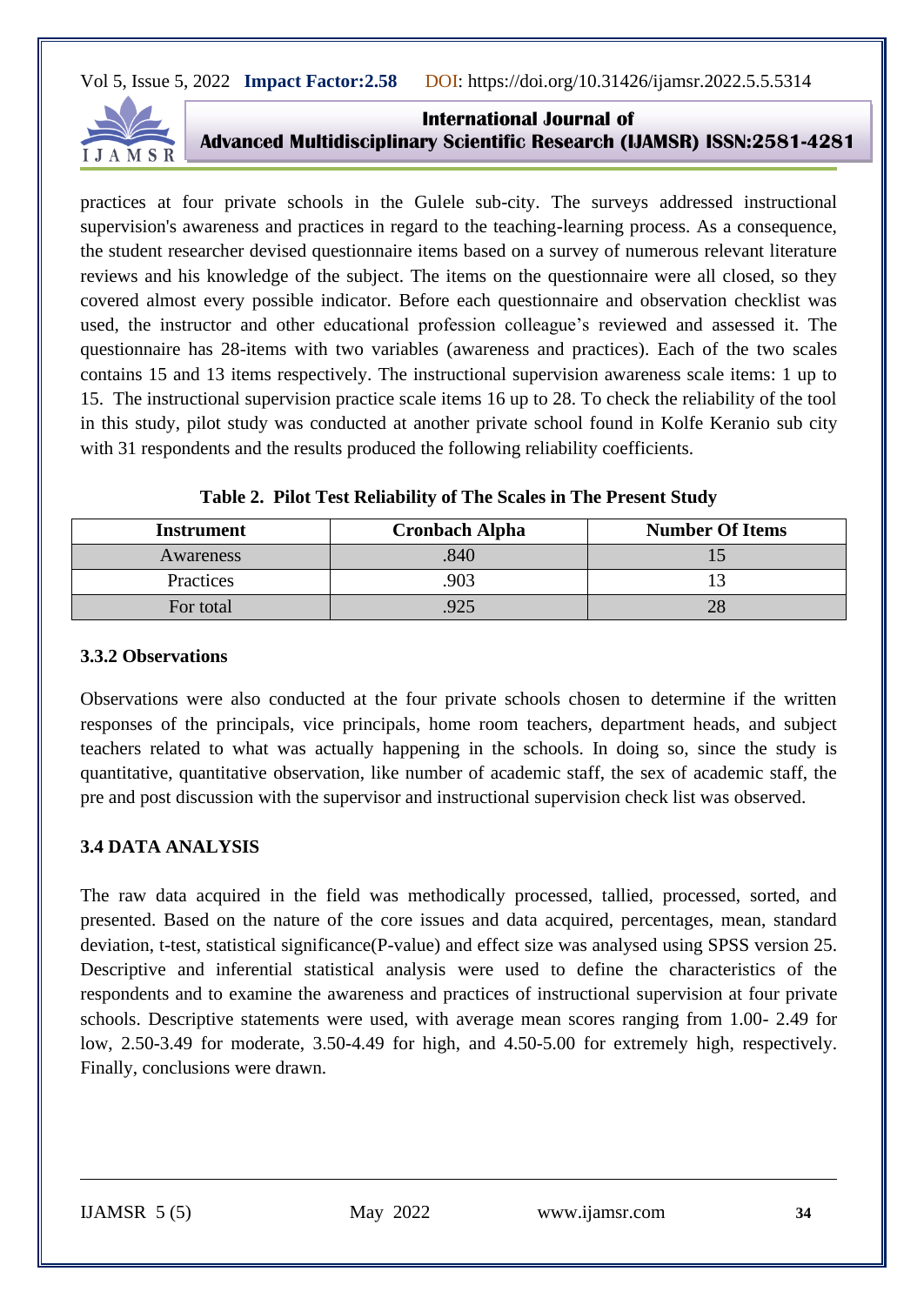

**International Journal of Advanced Multidisciplinary Scientific Research (IJAMSR) ISSN:2581-4281**

# **3.5 ETHICAL CONSIDERATIONS**

Procedures such as informed consent, absence of danger or damage, confidentiality, and anonymity are usually regarded to be effective in overcoming ethical issues. Research ethics, according to Creswell (2003), relates to the moral side of research, or what is right and wrong when performing research. In this regard, the researcher personally notified four private school principals about the study's purpose and the issue of anonymity. Meanwhile, in the introduction letter, the researcher said that each participant would be identified by a code, that no personal data would be divulged, and that all information provided would be kept confidential.

# **4. PRESENTATION, ANALYSIS AND INTERPRETATION OF DATA**

The information was separated into two categories: respondents' backgrounds and replies to the research questions.

#### **4.1 CHARACTERISTICS OF RESPONDENTS**

| N <sub>0</sub> |     | <b>Items</b> |                | <b>Results</b> |
|----------------|-----|--------------|----------------|----------------|
|                |     |              | N <sub>0</sub> | <b>Percent</b> |
|                |     | a) Below 21  | $\overline{0}$ | 0%             |
| $\mathbf{1}$   |     | b) $22-30$   | 50             | 50%            |
|                |     | c) $31-40$   | 23             | 23%            |
|                | Age | d) $41-50$   | 7              | 7%             |
|                |     | $e) \geq 50$ | 20             | 20%            |
|                |     | Total        | 100            | 100%           |
|                |     | Male         | 67             | 67%            |
| 2              | Sex | Female       | 33             | 33%            |
|                |     | Total        | 100            | 100%           |

#### **Table 3. Characteristics Of Respondents by Age and Sex.**

As stated in table 3 item 1, the majority of the respondents (50%) were of a reasonable age. They are mostly between the ages of 22 and 30 (50%). It was also discovered that 23 (23%) of those polled were between the ages of 31 and 40. 7 respondents were between the age of 41 to 50. In addition, 20 (20%) of the school's respondents were beyond the age of 50. This meant that the maturity of the school's staff might help them govern their schools properly and successfully. In terms of gender distribution, males made up 67 percent of the respondents. The female respondents' representation in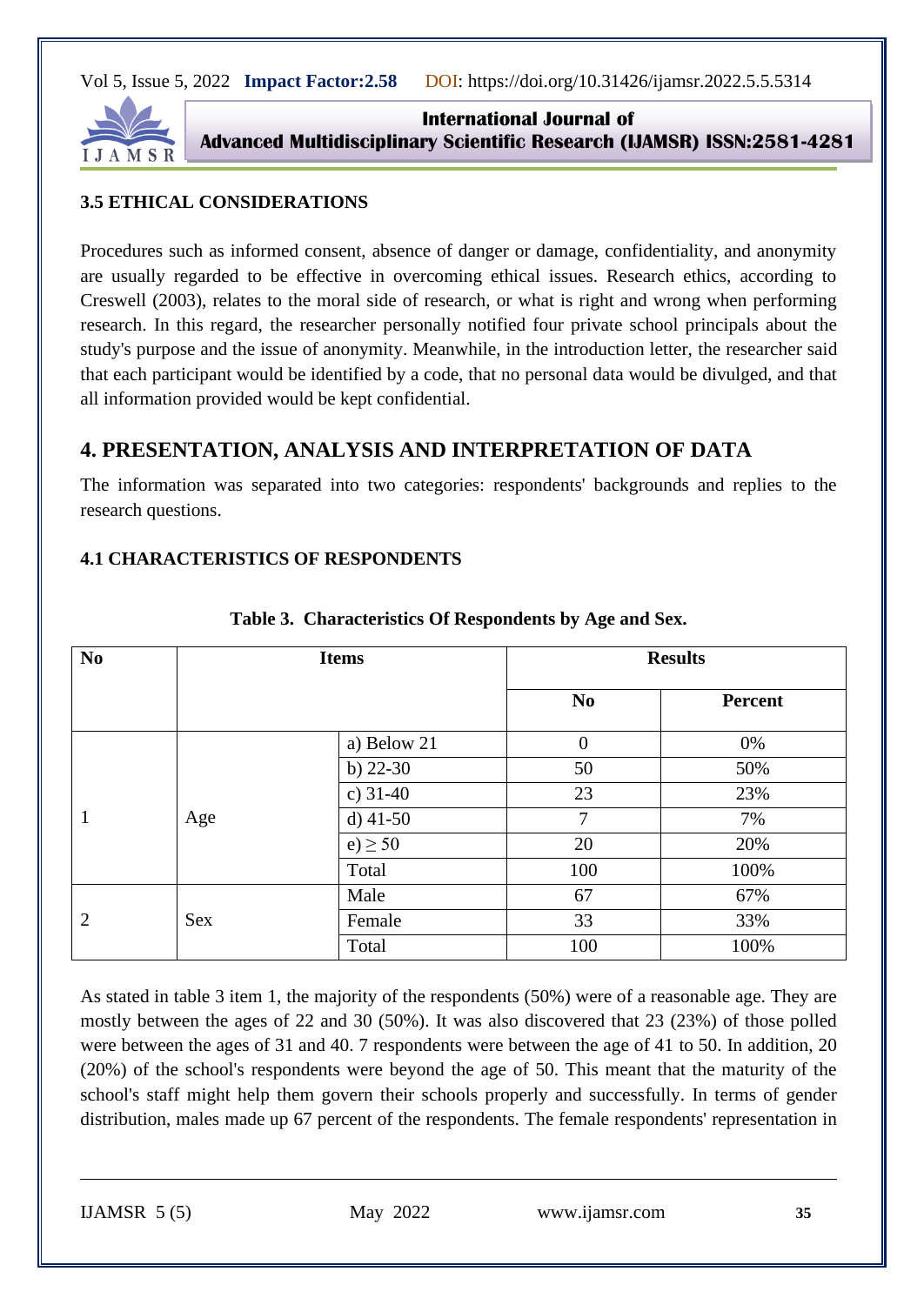

**International Journal of Advanced Multidisciplinary Scientific Research (IJAMSR) ISSN:2581-4281**

the chosen private schools, which was 33 percent, was considered inadequate. As a result, in the study's sample sites, males made up the majority of respondents. In addition, private school employees were overwhelmingly male.

| N <sub>0</sub> | <b>Items</b>  |               | <b>Result</b>    |            |  |
|----------------|---------------|---------------|------------------|------------|--|
|                |               |               | N <sub>0</sub>   | Percentage |  |
|                |               | Certificate   | $\boldsymbol{0}$ | 0%         |  |
|                | Qualification | Diploma       | 14               | 14%        |  |
|                |               | <b>BA/BSC</b> | 71               | 71%        |  |
|                |               | MA/MSC        | 15               | 15%        |  |
|                |               | PhD           | $\overline{0}$   | 0%         |  |
|                |               | Total         | 100              | 100%       |  |

| <b>Table 4. Respondents Qualification</b> |  |
|-------------------------------------------|--|
|                                           |  |

According to Table 4, item 1, 14% of respondents have a diploma, 71 percent have a BA/BSC, and 15% have an MA/MSC degree, respectively. The deduction that could be made from this analysis is that there seem to be more BA/BSC degree holders in the selected four private schools than their diploma and masters' counterparts. The results also show that all the study participants were professional (trained). As a result of the observed qualification distribution, the participants could provide useful information on instructional supervision awareness and practices in their respective contexts. In contrast to this finding, research done by Ndebele (2013) in Zimbabwe's Tsholotsho area indicated that there were relatively few qualified teachers in the schools. He discovered that the people who were found in this school were mostly untrained people who had no other option.

| N <sub>0</sub> | <b>Items</b>    |                  | <b>Result</b>  |            |  |
|----------------|-----------------|------------------|----------------|------------|--|
|                |                 |                  | N <sub>0</sub> | Percentage |  |
|                |                 | a) Below5        | 37             | 37 %       |  |
|                | Work Experience | b) $6-10$ years  | 23             | 23 %       |  |
|                |                 | c) $11-15$ years | 12             | 12 %       |  |
|                |                 | $d)$ 16-20 years | 8              | 8 %        |  |
|                |                 | e) Above20 years | 20             | 20 %       |  |
|                |                 | Total            | 100            | 100%       |  |

**Table 5. Work Experience of Respondents**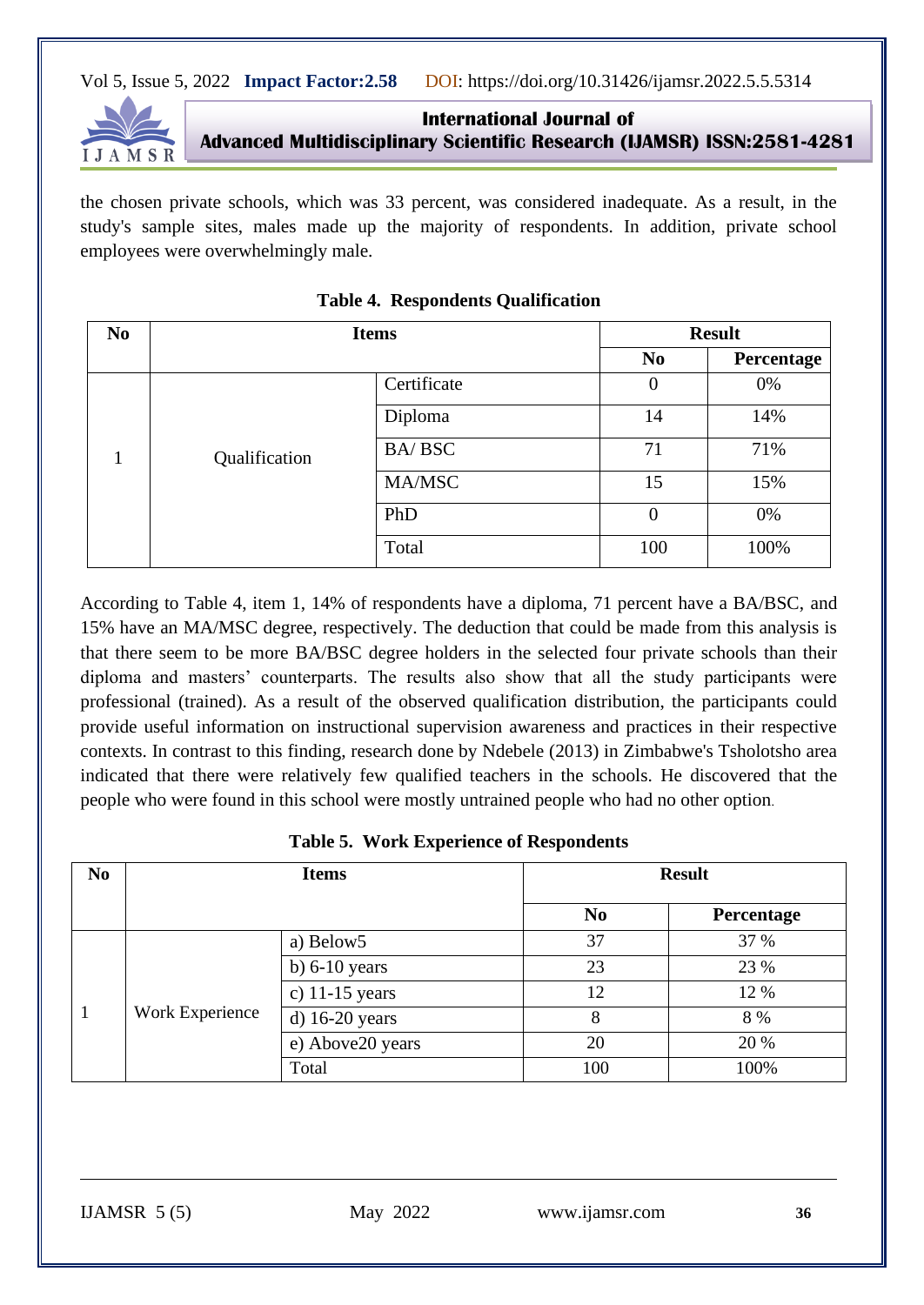

**International Journal of Advanced Multidisciplinary Scientific Research (IJAMSR) ISSN:2581-4281**

Table 5 reveals that less than five years, six to ten years, eleven to fifteen years, sixteen to twenty years, and more than twenty years were served by 37 (37 percent), 23 (23 percent), 12 (12 percent), 8 (8 percent), and 20 (20 percent) of the respondents, respectively. Twenty percent of the respondents have been at the school for more than 20 years. This suggests that the majority of respondents 60 % worked for 1-10 years, whereas 20% of the respondents worked for less than 20 years and greater than ten years. This shows that the greater number (80%) of the teaching force investigated is less than 20 years experienced. This may be attributed to the fact that most teachers are not staying in the field for long. They may go on to seek very hot salary in other private or government institutions. Supervisors must pay greater attention to teachers with less experience, such as this group, than to those with more experience. This emphasizes the significance of close instructional supervision in these four private institutions especially for the less experienced once.

| Table 6 A. Respondents Awareness About Instructional Supervision at The Selected Four |
|---------------------------------------------------------------------------------------|
| <b>Private Schools</b>                                                                |

| <b>Items</b>                                                                                                                                                                               | N   | <b>Mean</b> | <b>Standard</b><br><b>Deviation</b> | t-test   | Sig (2tailed) |
|--------------------------------------------------------------------------------------------------------------------------------------------------------------------------------------------|-----|-------------|-------------------------------------|----------|---------------|
| 1. I have a good understanding of<br>instructional supervision activities.                                                                                                                 | 100 | 3.95        | 1.123                               | 1.594    | 0.114         |
| 2. I<br>understand<br>how<br>important<br>instructional supervision is.                                                                                                                    | 100 | 4.21        | .946                                | 0.883    | 0.380         |
| 3. I believe instructional supervision<br>beneficial<br>ongoing<br>is<br>to<br>professional development.                                                                                   | 100 | 4.26        | 1.021                               | 1.377    | 0.172         |
| instructional<br>Implementing<br>4.<br>supervision, in my<br>opinion,<br>necessitates<br>stakeholder<br>participation.                                                                     | 100 | 4.02        | .974                                | $-.727$  | 0.469         |
| instructional<br>believe<br>that<br>5. I<br>supervision is a useful technique<br>for assessing the effectiveness of a<br>particular instructional program in<br>meeting school objectives. | 100 | 4.16        | .972                                | 0.279    | 0.781         |
| 6. I feel that instructional supervision<br>can help students learn more<br>effectively.                                                                                                   | 100 | 4.20        | .995                                | $-0.725$ | 0.470         |
| 7. I am well aware that curriculum<br>implementation is monitored and<br>evaluated<br>by<br>instructional<br>supervision.                                                                  | 100 | 3.85        | .914                                | 0.475    | 0.636         |

*Significant at .05 alpha level*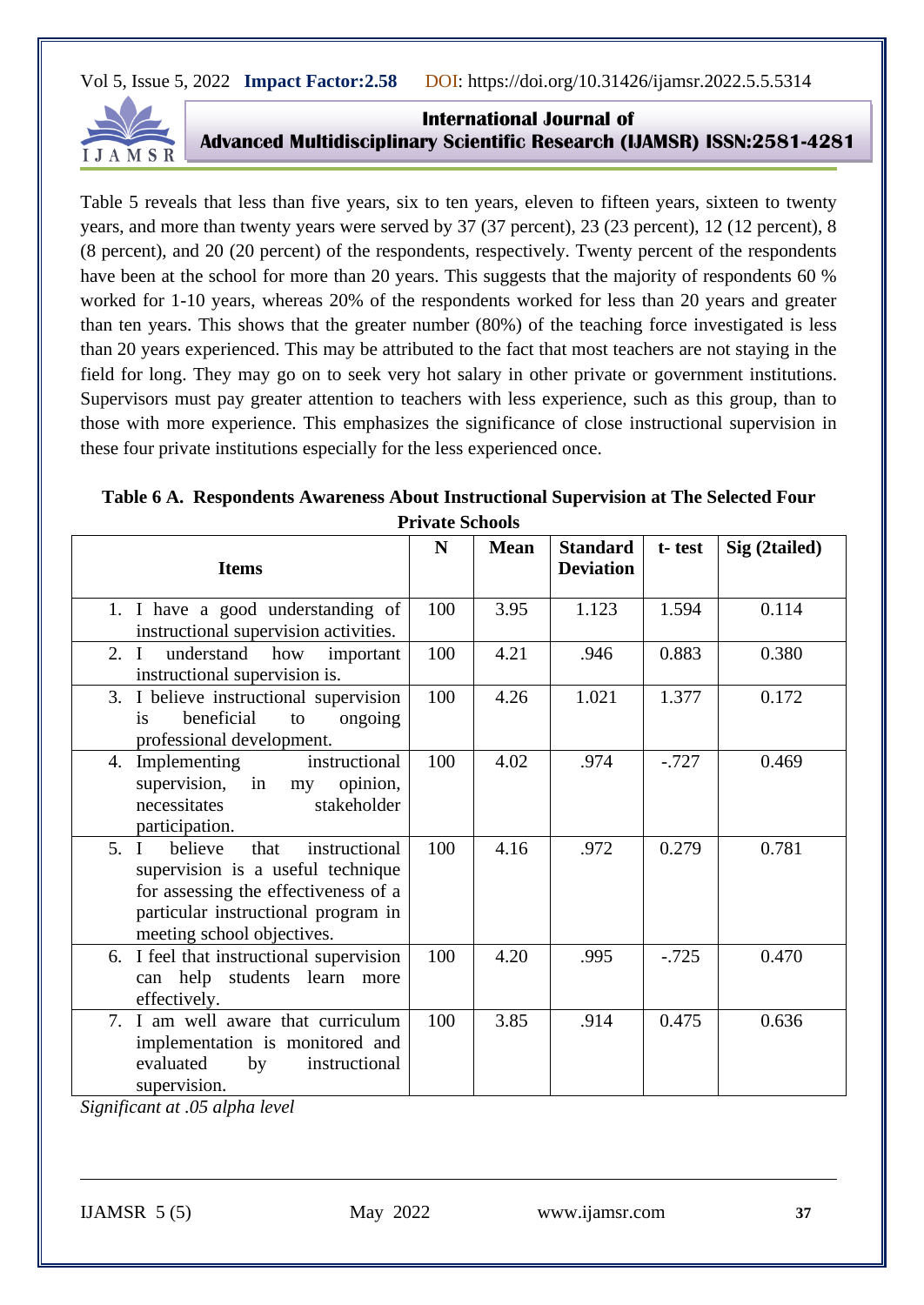

**International Journal of Advanced Multidisciplinary Scientific Research (IJAMSR) ISSN:2581-4281**

Table 6 A, item 1 had a mean and a standard deviation score of  $(M=3.95, SD=1.123)$  suggesting that the majority of respondents had a high understanding of instructional supervision activities. This shows that instructional supervision is well-known in the four private schools.

The respondents were asked about their understanding concerning how important instructional supervision is in schools, as indicated in Table 6 A, item 2, and the results indicate that the majority of them were understood the importance of instructional supervision highly having the mean and standard deviation value of (M=4.21, SD=. 946) in private school.

The respondents' mean and standard deviation score for item 3 in Table 6, A was (M=4.26, SD= 1.021), showing that the majority of respondents highly believed instructional supervision is beneficial to ongoing professional development at school. The responders' average score and standard deviation for item 4 in Table 6 A, was (M=4.02, SD= .974), As a result of this result, it is highly reasonable to assume that at the selected four private schools while implementing instructional supervision, they necessitate stakeholder's participation. The respondents' mean and standard deviation score was (M=4.16, SD=.972) as shown in Table 6 A, item 5, demonstrating that respondents highly believe that instructional supervision is a useful technique for assessing the effectiveness of a particular instructional program in meeting school objectives. Table 6 A, item 6 had a mean and a standard deviation score of  $(M=4.20, SD= .995)$  suggesting that the majority of respondents had a high awareness instructional supervision can help students learn more effectively. This shows that instructional supervision is highly useful for the better learning and teaching process in the four private schools. The respondents were asked about their understanding concerning their awareness about monitoring and evaluation of curriculum implementation by using instructional supervision in schools, as indicated in Table 6 A, item 7, and the results indicate that the majority of them were highly aware about the importance of instructional supervision for monitoring and evaluation of curriculum implementation having the mean and standard deviation value of (M=3.85, SD=. 914) in the four private schools.

| Table 6, B. Respondents Awareness About Instructional Supervision at The Selected Four |
|----------------------------------------------------------------------------------------|
| <b>Private Schools</b>                                                                 |

| Items                                                                                                                                                     | N   |      | Mean   Standard  | t-test | Sig (2tailed) |
|-----------------------------------------------------------------------------------------------------------------------------------------------------------|-----|------|------------------|--------|---------------|
|                                                                                                                                                           |     |      | <b>Deviation</b> |        |               |
| 8. I strongly believe that during the<br>pre-observation conference,<br>assessment method of students<br>understanding<br>needs<br>be<br>to<br>addressed. | 100 | 4.01 | 0.937            | 0.754  | 0.453         |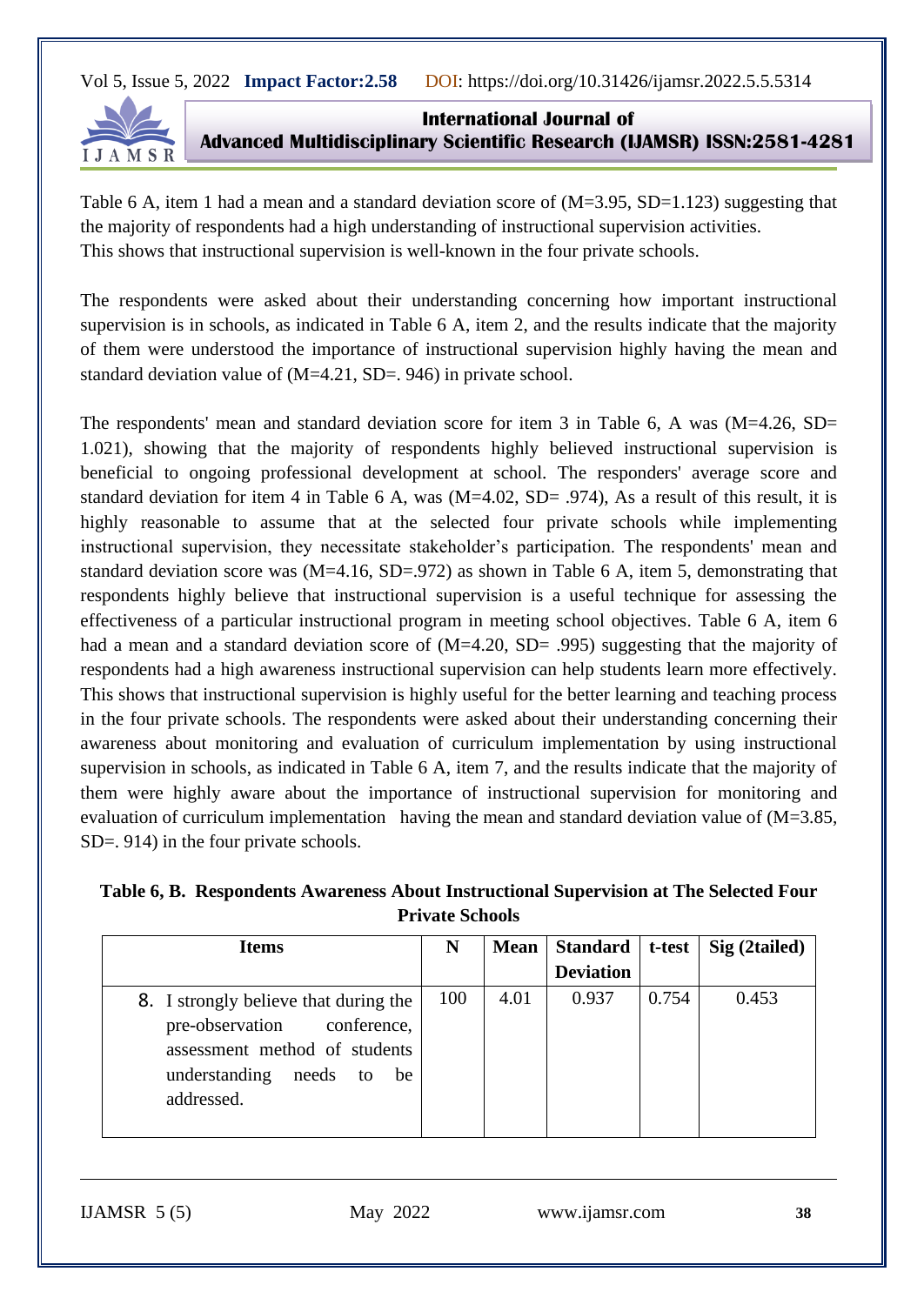

**International Journal of Advanced Multidisciplinary Scientific Research (IJAMSR) ISSN:2581-4281**

| <b>9.</b> I strongly believe that<br>the<br>supervisor has to discuss about<br>how the teacher will actively<br>engage students in learning<br>during the pre-observation<br>discussion. | 100 | 4.01 | 1.141 | $-.310$ | 0.757 |
|------------------------------------------------------------------------------------------------------------------------------------------------------------------------------------------|-----|------|-------|---------|-------|
| 10.I strongly believe that<br>the<br>supervisor has to discuss about<br>the day's instructional objectives<br>with the teacher during the pre-<br>observation conference.                | 100 | 3.73 | 1.254 | 0.015   | 0.988 |
| 11.I<br>am well aware<br>that<br>the<br>has<br>identify<br>supervisor<br>to<br>performance strengths of the<br>supervised teacher during the<br>post-observation meeting.                | 100 | 4.03 | 1.029 | 1.452   | 0.150 |
| 12. After<br>seeing<br>the<br>teacher's<br>teaching, the supervisor must<br>immediate<br>offer<br>useful<br>comments including areas in<br>which the teacher can improve.                | 100 | 4.30 | 1.040 | 0.796   | 0.428 |
| 13.1 am well aware that teachers<br>benefit<br>from<br>instructional<br>supervision since it enables them<br>professional<br>in<br>engage<br>to<br>dialogue with one another.            | 100 | 4.16 | 0.992 | 0.273   | 0.785 |
| 14. I<br>strongly<br>believe<br>that<br>instructional supervision helps<br>teachers to improve their annual<br>weekly<br>lesson<br>and<br>plan<br>preparation.                           | 100 | 4.19 | 1.080 | 0.445   | 0.657 |
| 15. For the interest of educational<br>progress, the school supervisor<br>evaluates the teachers<br>work<br>without having predetermined<br>format. (Surprise Supervision.)              | 100 | 3.41 | 1.129 | 1.042   | 0.300 |

*Significant at .05 alpha level*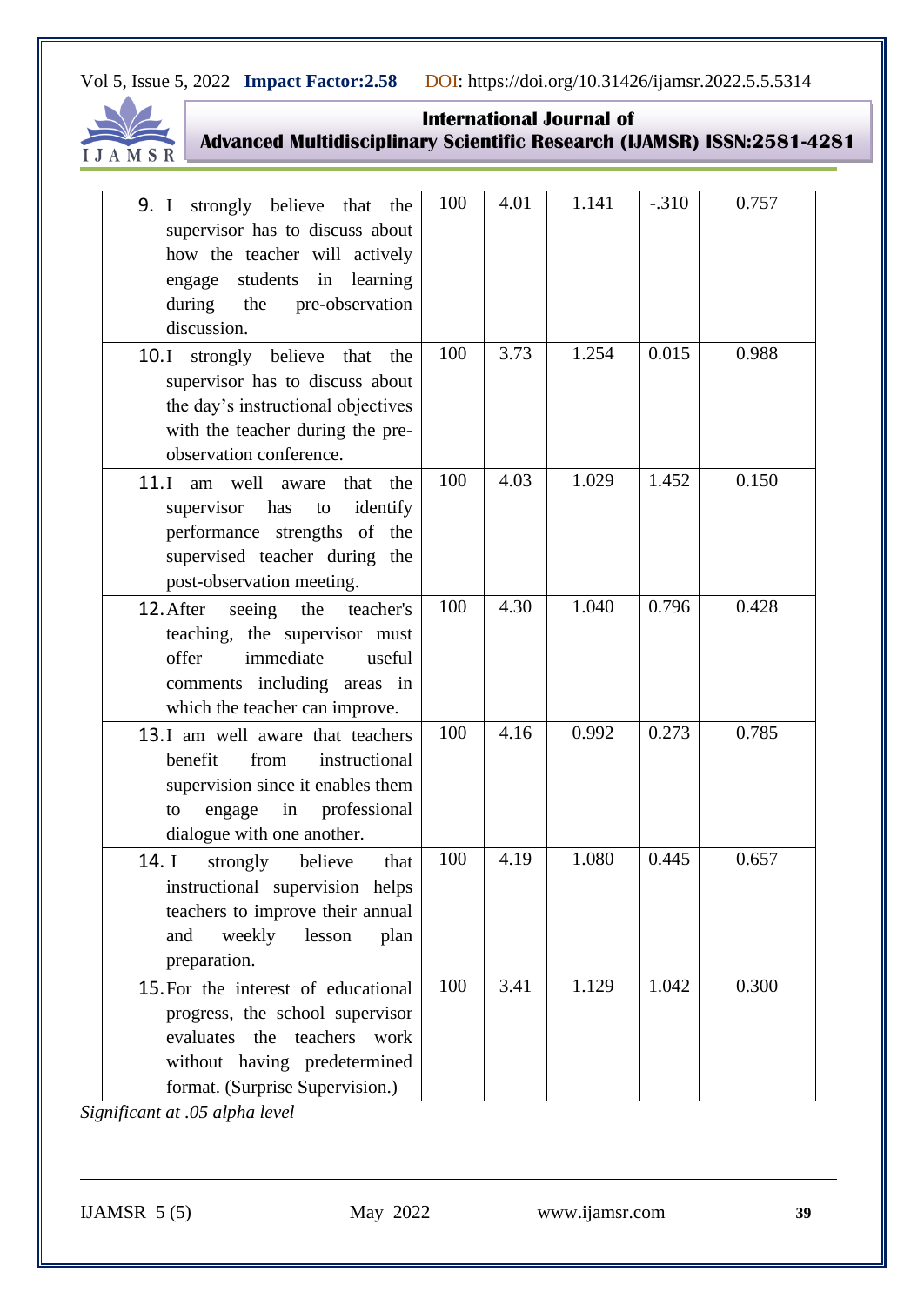

**International Journal of Advanced Multidisciplinary Scientific Research (IJAMSR) ISSN:2581-4281**

Table 6 B, question 8, had a mean and standard deviation of  $(M=4.01, SD=.937)$ , indicating that the majority of respondents strongly aware that the assessment technique of students' understanding should be discussed during the pre-observation meeting. As indicated in Table 6 B, item 9, the respondents were asked whether they were aware that the supervisor must discuss how the teacher will actively engage students in learning during the pre-observation discussion or not in schools, and the results show that the majority of them were highly aware that the supervisor must discuss how the teacher will actively engage students in learning during the pre-observation discussion or not having the mean and the standard deviation value of  $(M=4.01, SD=1.141)$ . The mean and standard deviation score for item 10 in Table 6 B was  $(M=3.73, SD= 1.254)$ , indicating that the majority of respondents strongly agreed that the supervisor and the teacher should discuss the day's teaching objectives during the pre-observation meeting. The responders' average score and standard deviation for item 11 in Table 6 B, was  $(M=4.03, SD= 1.029)$ . As a result of this finding, it's safe to believe that the respondents at the four private schools were well aware that at the post-observation meeting, the supervisor must identify the monitored teacher's performance strengths. The respondents' mean and standard deviation score was  $(M=4.30, SD=1.040)$  as shown in Table 6 B, item 12, demonstrating that respondents highly aware that after seeing the teacher's teaching, the supervisor must offer immediate useful comments including areas in which the teacher can improve. The mean and standard deviation scores for Table 6 B, item 13 was (M=4.16, SD=.992), indicating that the majority of respondents were aware that instructional supervision benefits teachers by allowing them to engage in professional discussion with one another. This demonstrates that instructional supervision is extremely beneficial for teachers since it allows them to engage in professional discussion with one another in the four private schools. As shown in Table 6 B, item 14, the respondents were asked about their awareness of whether instructional supervision helps teachers improve their annual and weekly lesson plan preparation or not in schools, and the results show that the majority of them were highly aware that instructional supervision helps teachers improve their annual and weekly lesson plan preparation, with a mean and standard deviation value of  $(M= 4.1,$ SD=1.080). In Table 6 B, the average score and standard deviation for item 15 were  $(M=3.41,$ SD=1.129). As a result of this result, it's safe to assume that the respondents at the four private schools were moderately aware that for the interest of educational progress, the school supervisor evaluates the teachers work without having predetermined format (Surprise Supervision.). The t-test and p-values were also 1.042 and 0.300, respectively.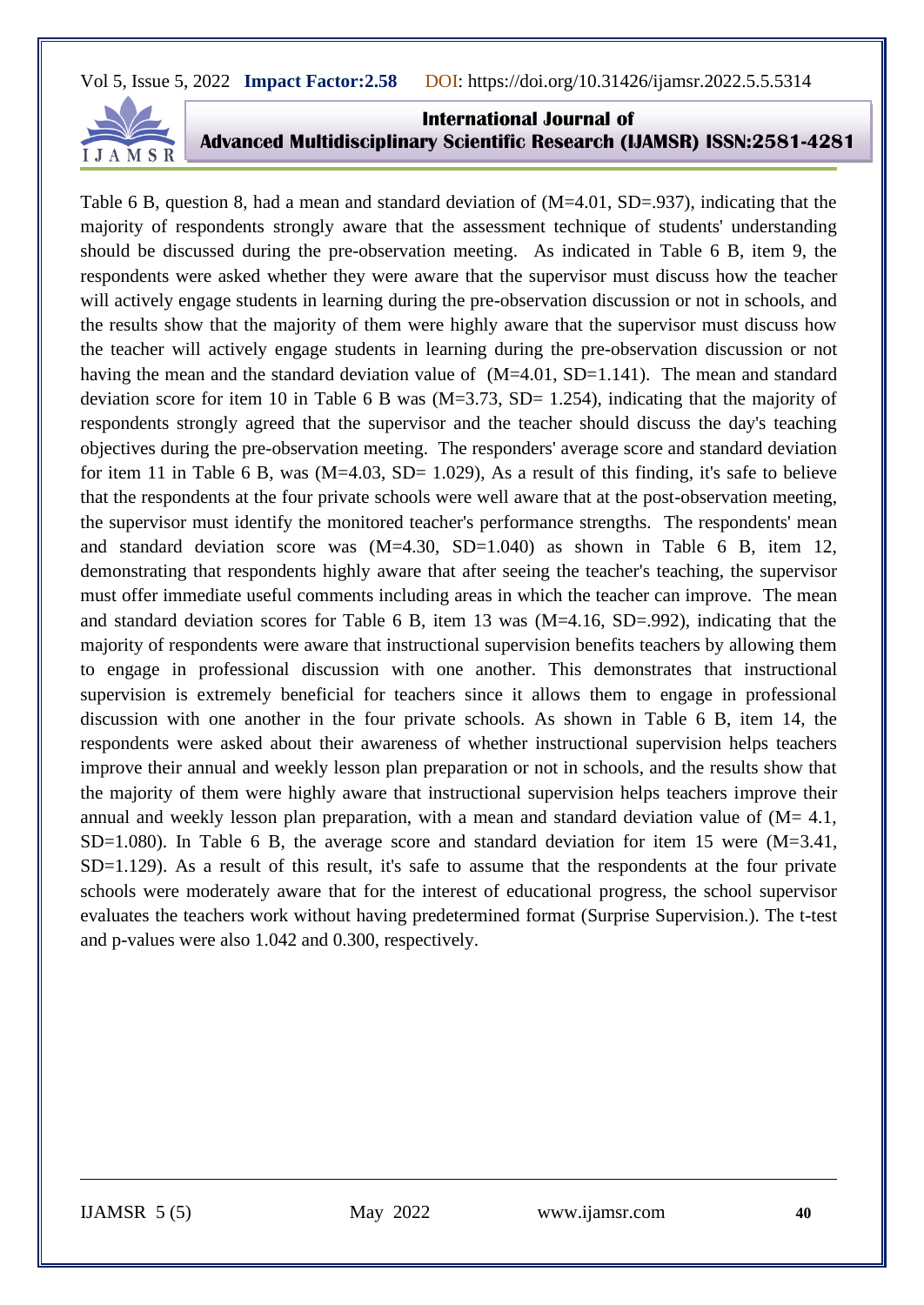

**International Journal of Advanced Multidisciplinary Scientific Research (IJAMSR) ISSN:2581-4281**

#### **Respondents Awareness Difference on Instructional Supervision Based on Sex**

# **Table 7. Independent Sample T-Test of Respondents Awareness Regarding Instructional Supervision Based on Sex**

| <b>Group Statistics</b> |            |    |         |           |            |      |    | <b>Independent Sample T-test</b> |
|-------------------------|------------|----|---------|-----------|------------|------|----|----------------------------------|
| Awareness               | <b>Sex</b> | N  | Mean    | Std.      | Std. Error |      | df | Sig.                             |
| for                     |            |    |         | Deviation | Mean       |      |    | $(2-tailed)$                     |
| Instructional           | M          | 67 | 61.0448 | 10.75264  | 1.31364    | .711 | 98 | .479                             |
| Supervision             | F          | 33 | 59.3636 | 11.85806  | 2.06422    |      |    |                                  |

As can be seen from Table 7 above, no significant mean difference between the sample population was observed ( $p=0.479$ ). This implies that Since  $p > 0.05$  there was no significant awareness difference between male and female respondents about instructional supervision at the selected four private schools.

#### **Respondents Awareness Difference on Instructional Supervision Based on Qualification**

# **Table 8. Multiple Comparison of Respondents Awareness Regarding Instructional Supervision**

#### **Based on Qualification**

#### **Multiple Comparisons**

*Dependent Variable: Total on awareness Tukey HSD*

| (I)            | $\mathbf{J}$         | <b>Mean</b>       | Std.         | Sig. |              | 95% Confidence  |
|----------------|----------------------|-------------------|--------------|------|--------------|-----------------|
| Qualification  | <b>Qualification</b> | <b>Difference</b> | <b>Error</b> |      |              | <b>Interval</b> |
|                |                      | $(I-J)$           |              |      | Lower        | <b>Upper</b>    |
|                |                      |                   |              |      | <b>Bound</b> | <b>Bound</b>    |
| Diploma        | Degree               | 2.29779           | 3.26484      | .762 | $-5.4733$    | 10.0688         |
|                | <b>Masters</b>       | .14286            | 4.14892      | .999 | $-9.7325$    | 10.0182         |
| Degree         | Diploma              | $-2.29779$        | 3.26484      | .762 | $-10.0688$   | 5.4733          |
|                | <b>Masters</b>       | $-2.15493$        | 3.17263      | .776 | $-9.7065$    | 5.3966          |
| <b>Masters</b> | Diploma              | $-14286$          | 4.14892      | .999 | $-10.0182$   | 9.7325          |
|                | Degree               | 2.15493           | 3.17263      | .776 | $-5.3966$    | 9.7065          |

The mean difference is significant at the 0.05 level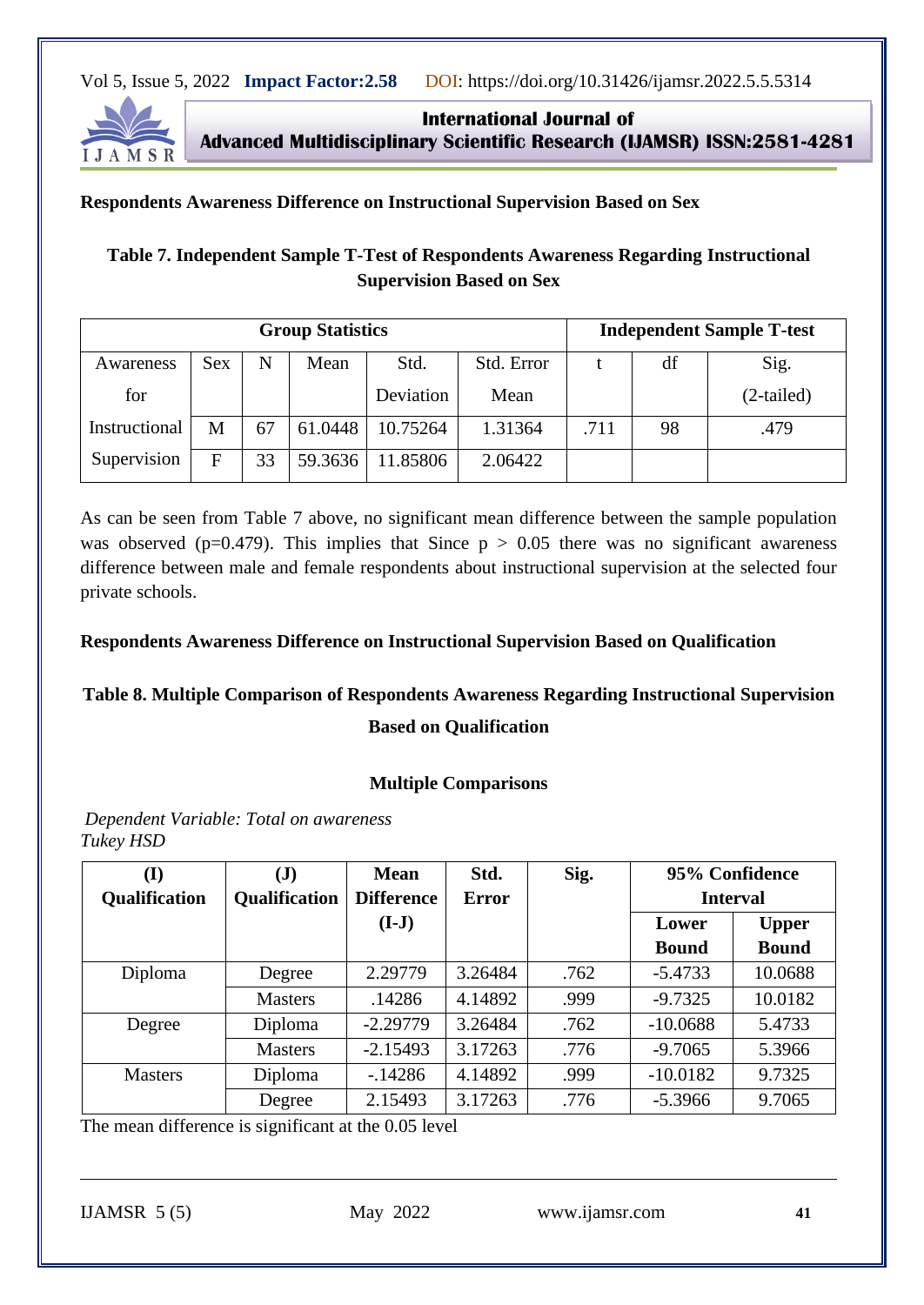

**International Journal of Advanced Multidisciplinary Scientific Research (IJAMSR) ISSN:2581-4281**

As can be seen from Table 8 above, on the multiple comparisons, there was no significant mean difference between the diploma holder with degree holders and diploma with masters the p values are  $(p=0.762)$  and  $(p=0.999)$ . This implies that Since  $p > 0.05$  there was no significant awareness difference between diploma with degree and diploma with master's holder respondents about instructional supervision at the selected four private schools. Similarly, in the comparison of degree with diploma and degree with masters, the p values are  $p=0$  .762 and  $p=0$  .776 respectively. This implies that since  $p > 0.05$  there was no significant awareness difference between degree with diploma and degree with master's holder respondents about instructional supervision at the selected four private schools. In line with this, in the comparison of master's holders with diploma and masters with degree holders, the p values are  $p= 0.999$  and  $p=0.776$  respectively. This implies that since  $p > 0.05$  there was no significant awareness difference between masters with diploma and masters with degree holder respondents about instructional supervision at the selected four private schools.

| <b>Items</b> |                                                                                                                                                              |     | <b>Mean</b> | <b>Standard</b><br><b>Deviation</b> | t-test   | <b>Sig</b><br>(2tailed) |
|--------------|--------------------------------------------------------------------------------------------------------------------------------------------------------------|-----|-------------|-------------------------------------|----------|-------------------------|
| 1.           | Teachers are organized to undertake<br>observation<br>(Collegial)<br>peer<br>Supervision) among themselves at the<br>school.                                 | 100 | 3.96        | 1.118                               | 0.129    | 0.898                   |
| 2.           | supervisor records important<br>The<br>information about the teaching and<br>learning process, including what the<br>teacher and students are doing.         | 100 | 4.13        | 1.041                               | 0.059    | 0.953                   |
| 3.           | The school establishes a welcoming<br>environment by providing necessary<br>which instructional<br>materials<br>in<br>supervision activities can take place. | 100 | 4.04        | .963                                | 0.510    | 0.611                   |
| 4.           | Supervisors pay close attention to the<br>teacher's teaching from start to finish.                                                                           | 100 | 3.85        | 1.132                               | 0.571    | 0.569                   |
| 5.           | The supervisor assists teachers<br>in<br>improving their teaching methods by<br>telling and showing the better teaching<br>methods.                          | 100 | 3.99        | 1.096                               | $-0.064$ | 0.949                   |
| 6.           | The supervisor discusses with teachers<br>to improve their classroom management<br>strategies.                                                               | 100 | 4.05        | 1.167                               | 1.778    | 0.078                   |
| 7.           | The supervisor assists teachers in<br>improving their use of continuous<br>assessment by showing how to make it<br>regularly.                                | 100 | 3.95        | 1.048                               | $-0.739$ | 0.462                   |

| Table 9 A. The Practices of Instructional Supervision at The Selected Four Private Schools |  |  |  |
|--------------------------------------------------------------------------------------------|--|--|--|
|--------------------------------------------------------------------------------------------|--|--|--|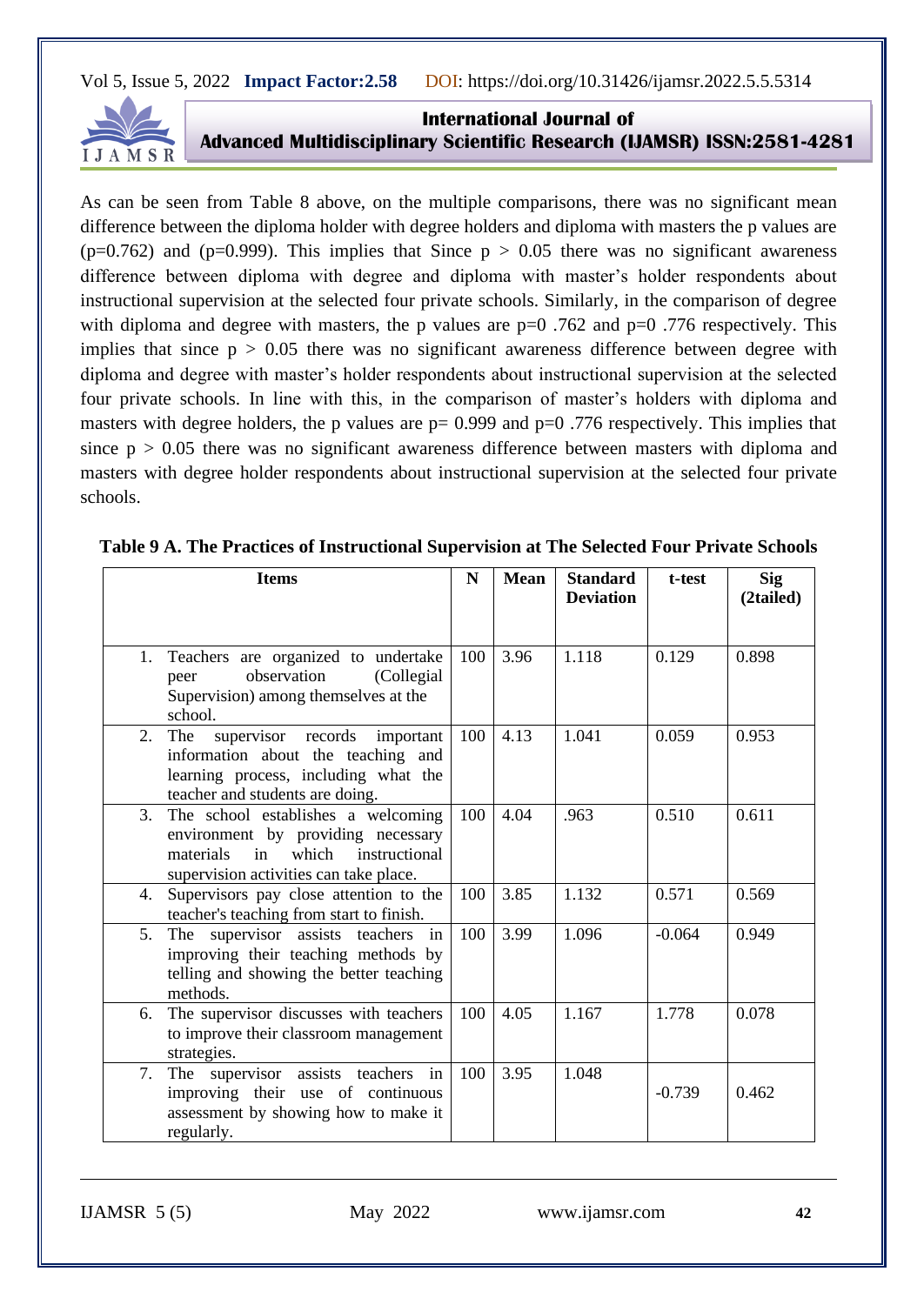

**International Journal of Advanced Multidisciplinary Scientific Research (IJAMSR) ISSN:2581-4281**

Table 9 A, question 1, had a mean and standard deviation of  $(M=3.96, SD=1.118)$ , showing that teachers are organized to conduct peer observation (Collegial Supervision) among themselves at the school as an instructional supervision practice. According to Table 9 A, item 2, respondents were asked whether the supervisor records important information about the teaching and learning process, including what the teacher and students are doing, and the results show that the supervisor highly does, with a mean and standard deviation score of  $(M=4.13, SD=1.041)$ . The mean and standard deviation score for item 3 in Table 9 A was (M=4.04, SD= .963), indicating that the majority of respondents highly agreed that the school establishes a welcoming environment by providing necessary materials in which instructional supervision activities can take place. In Table 9 A, the average score and standard deviation for item 4 were  $(M=3.85, SD=1.132)$ . As a result of this high average value discovery, it's safe to assume that supervisors pay close attention to the teacher's teaching process from beginning to end. The respondents' mean and standard deviation score was (M=3.99, SD=1.096) as shown in Table 9 A, item 5, demonstrating that the supervisor highly assists teachers in improving their teaching methods by telling and showing the better teaching methods. The mean and standard deviation scores for Table 9 A, item 6 was (M=4.05, SD=1.167), indicating that the supervisor discusses with teachers to improve their classroom management strategies. The respondents were asked whether the supervisor assists teachers in improving their use of continuous assessment by showing how to make it regularly or not in schools, as shown in Table 9 A, item 7, and the results show that the majority of them highly agreed that the supervisor assists teachers in improving their use of continuous assessment by showing how to make it regularly, with a mean and standard deviation value of  $(M= 3.95, SD=1.048)$ .

| <b>Items</b>                                                                                                                      | N   | <b>Mean</b> | <b>Standard</b><br><b>Deviation</b> | t-test   | <b>Sig</b><br>(2tailed) |
|-----------------------------------------------------------------------------------------------------------------------------------|-----|-------------|-------------------------------------|----------|-------------------------|
| The supervisor helps teacher to prepare and use<br>8.<br>instructional aids more effectively using pedagogy<br>materials.         | 100 | 3.92        | 1.125                               | $-0.497$ | 0.620                   |
| The supervisor help teachers to improve their test<br>9.<br>/exam/quiz preparation skills by providing model<br>questions.        | 100 | 3.57        | 1.085                               | $-1.417$ | 0.160                   |
| 10. During supervision, a supervisor assumes the role of a<br>colleague rather than a boss.                                       | 100 | 3.58        | 1.232                               | 0.540    | 0.590                   |
| 11. The supervision result is used as the reference for the<br>next program.                                                      | 100 | 3.87        | 1.031                               | $-0.059$ | 0.953                   |
| 12. Supervisors leave after supervision by only sending<br>the written comments rather than engaged in face-to-<br>face dialogue. | 100 | 2.87        | 1.405                               | $-0.800$ | 0.426                   |
| 13. Supervisors sit at the back of the classroom during<br>supervision.                                                           | 100 | 3.95        | 1.086                               | $-2.332$ | 0.022                   |

|  |  | Table 9 B. The Practices of Instructional Supervision at The Selected Four Private Schools |
|--|--|--------------------------------------------------------------------------------------------|
|  |  |                                                                                            |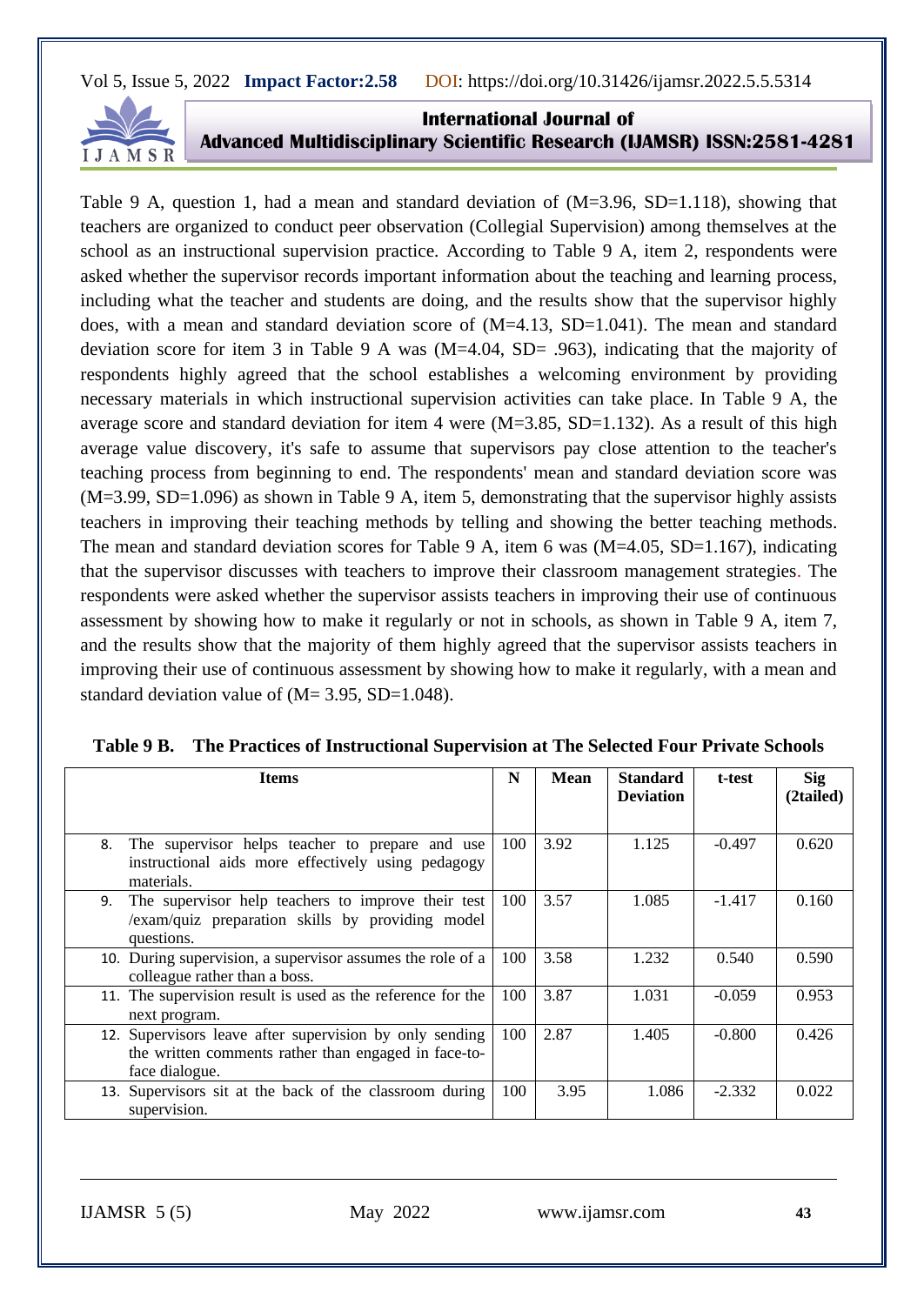

**International Journal of Advanced Multidisciplinary Scientific Research (IJAMSR) ISSN:2581-4281**

The mean and standard deviation of Table 9 B, question number 8, were  $(M=3.92, SD=1.125)$ , indicating that the supervisor greatly assists teachers in preparing and using instructional aids more successfully using pedagogical materials. Respondents were asked whether the supervisor helps teachers enhance their test/exam/quiz preparation skills by providing model questions in Table 9 B, item 9, and the results suggest that the supervisor does, with a mean and standard deviation score of  $(M=3.57, SD=1.085)$ . The mean and standard deviation score for item 10 in Table 9 B was  $(M=3.58, S=1.085)$ SD= 1.232), indicating that the majority of respondents highly agreed that during supervision, a supervisor assumes the role of a colleague rather than a boss. For item 11, the average score and standard deviation were  $(M=3.87, SD=1.031)$  in Table 9 B. It's acceptable to presume that the supervision result is used as the reference for the next program as a result of this high average value finding. As shown in Table 9 B, item 12, the respondents' mean and standard deviation score was (M=2.87, SD=1.405), indicating that supervisors will not leave after supervision by only sending written comments rather than engaging in face-to-face dialogue. Table 9 B, item 13 had a mean and standard deviation of  $(M=3.95, SD=1.086)$ , indicating that supervisors sit in the back of the classroom when supervising.

#### **Respondents Practice Response Difference on Instructional Supervision Based on Sex**

| <b>Group Statistics</b>      |                |    |         |           |            |         | <b>Independent Sample T-</b> |         |
|------------------------------|----------------|----|---------|-----------|------------|---------|------------------------------|---------|
|                              |                |    |         |           |            |         | test                         |         |
| Respondents                  | <b>Sex</b>     | N  | Mean    | Std.      | Std. Error | t       | df                           | Sig.    |
| Practices                    |                |    |         | Deviation | Mean       |         |                              | $(2 -$  |
| Response                     |                |    |         |           |            |         |                              | tailed) |
| <b>Difference</b>            |                |    |         |           |            |         |                              |         |
| <sub>on</sub>                | M              | 67 | 49.5522 | 9.41675   | 1.15044    | $-.261$ | 98                           | .795    |
| Instructional<br>Supervision | $\overline{F}$ | 33 | 50.0909 | 10.28459  | 1.79032    |         |                              |         |

# **Table 10. Independent Sample T-Test for Respondents Practice Response Regarding Instructional Supervision Based on Sex**

As can be seen from Table 10 above, there was no observed significant mean difference between the sample population (p=0.795). This implies that Since  $p > 0.05$  there was no significant difference between male and female respondents' response about instructional supervision practice at the selected four private schools.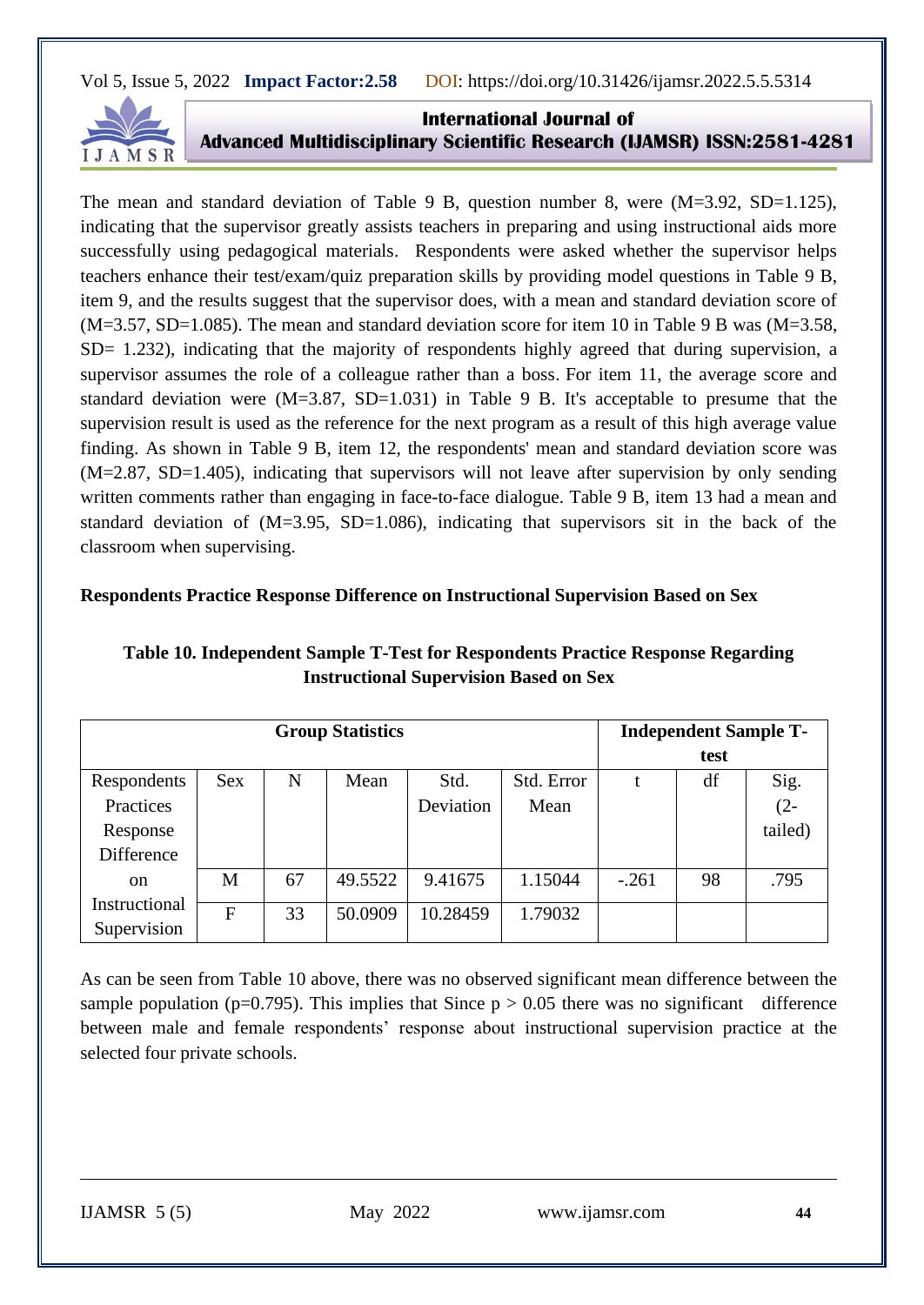

**International Journal of Advanced Multidisciplinary Scientific Research (IJAMSR) ISSN:2581-4281**

#### **Respondents Practice Response Difference on Instructional Supervision Based on Qualification**

# **Table 11. Multiple Comparison of Respondents Practice Response Difference Regarding Instructional Supervision Based on Qualification Multiple Comparisons**

*Dependent Variable: Practice total*

*Tukey HSD*

| (I)            | $(\mathbf{J})$       | <b>Mean</b>       | Std.         |      | 95% Confidence  |              |  |
|----------------|----------------------|-------------------|--------------|------|-----------------|--------------|--|
| Qualification  | <b>Qualification</b> | <b>Difference</b> | <b>Error</b> |      | <b>Interval</b> |              |  |
|                |                      | $(I-J)$           |              |      | Lower           | <b>Upper</b> |  |
|                |                      |                   |              |      | <b>Bound</b>    | <b>Bound</b> |  |
| Diploma        | Degree               | 2.90543           | 2.83791      | .564 | $-3.8494$       | 9.6603       |  |
|                | <b>Masters</b>       | 3.28571           | 3.60638      | .635 | $-5.2983$       | 11.8697      |  |
| Degree         | Diploma              | $-2.90543$        | 2.83791      | .564 | $-9.6603$       | 3.8494       |  |
|                | <b>Masters</b>       | .38028            | 2.75776      | .990 | $-6.1838$       | 6.9444       |  |
| <b>Masters</b> | Diploma              | $-3.28571$        | 3.60638      | .635 | $-11.8697$      | 5.2983       |  |
|                | Degree               | $-.38028$         | 2.75776      | .990 | $-6.9444$       | 6.1838       |  |

*The mean difference is significant at the 0.05 level*

As can be seen from Table 11 above, on the multiple comparisons, there was no significant mean difference between the diploma holder with degree holders and diploma with masters the p values are  $(p=0.564)$  and  $(p=0.635)$ . This implies that Since  $p > 0.05$  there was no significant difference between diploma with degree and diploma with master's holder respondents about instructional supervision practices at the selected four private schools. Similarly, in the comparison of degree with diploma and degree with masters, the p values are  $p=0$  .564 and  $p=0$ . .990 respectively. This implies that since p > 0.05 there was no significant difference between degree with diploma and degree with master's holder respondents' response about instructional supervision practices at the selected four private schools. In line with this, in the comparison of master's holders with diploma and masters with degree holders, the p values are  $p= 0$ . .635 and  $p=0$  .990respectively. This implies that since  $p > 0.05$ there was no significant difference between masters with diploma and masters with degree holder respondents' response about instructional supervision practices at the selected four private schools.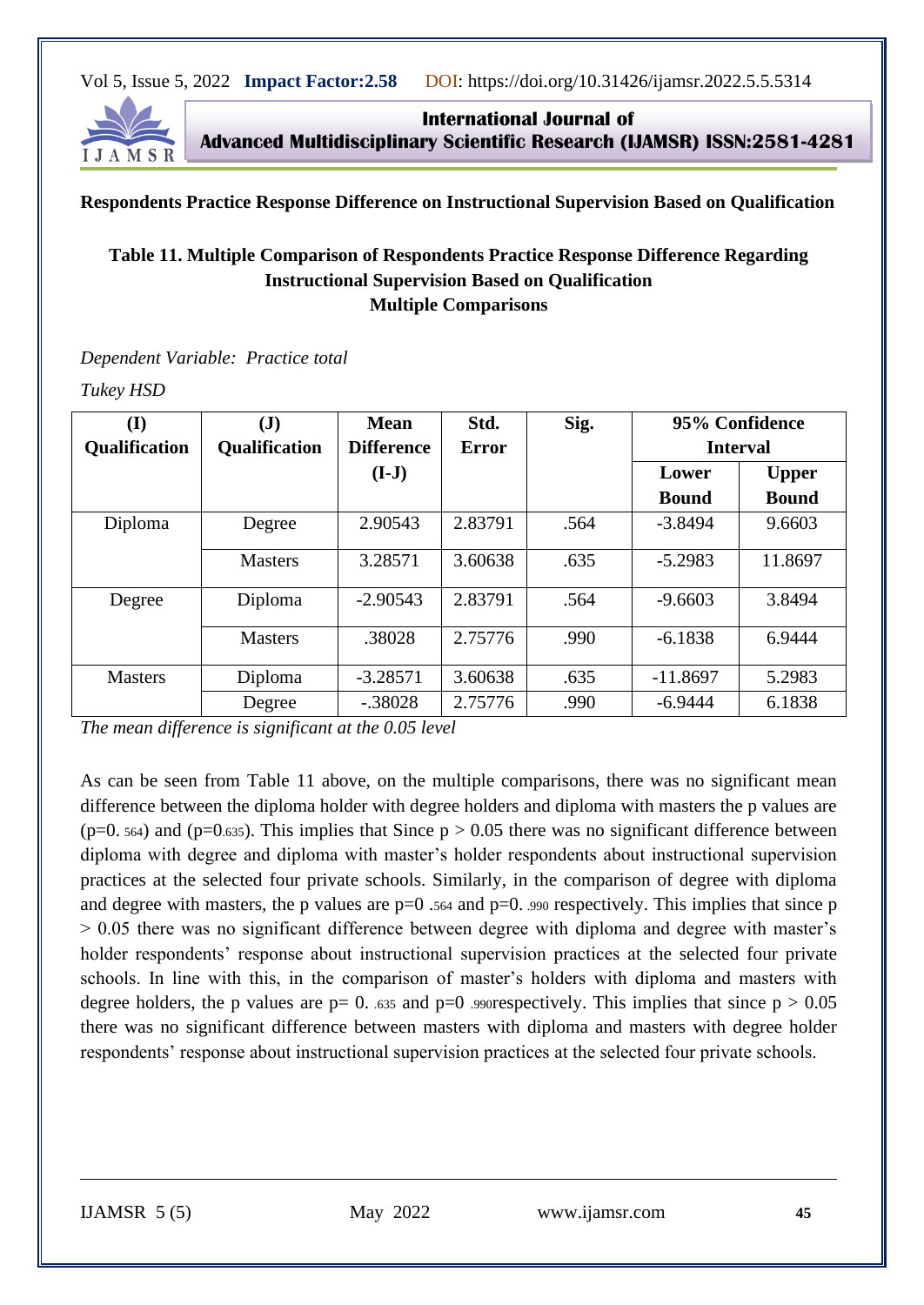

**International Journal of Advanced Multidisciplinary Scientific Research (IJAMSR) ISSN:2581-4281**

#### **The Correlations Between Instructional Supervision Awareness and Practices**

# **Table 12. The Correlations Between Instructional Supervision Awareness and Practices at The Selected Four Private Schools**

|                                                |     | <b>Pearson</b>      | $Sig.(2-tailed)$ |
|------------------------------------------------|-----|---------------------|------------------|
| <b>Instructional Supervision Awareness and</b> |     | <b>Correlations</b> |                  |
| <b>Practices Correlations</b>                  | 100 | .785                | .000             |
|                                                |     |                     |                  |

*Correlation is significant at the 0.01 level* (2-tailed)

As can be seen from Table 12 above, on the correlations between instructional supervision awareness and practices at the selected four Private Schools, since there was a Pearson correlation value of 0.785 which is under the category of high, there is high and positive relationship between instructional supervision awareness and practices. Similarly, as it is indicated in the above table, the significant value between the instructional supervision awareness and practice is also perfectly significant at the p value of 0.000.

# **5. DISCUSSION OF FINDINGS**

# **5.1 DISCUSSION FOR AN AWARENESS OF INSTRUCTIONAL SUPERVISION AT PRIVATE SCHOOLS**

The following discussions were formed based on the key findings:

1. The job experiences and educational levels of the research area's teacher and principal respondents were determined to be sufficient for gathering appropriate data for this study and contributing to the provision of high-quality education if effectively managed and supported. In contrast to this finding, Ndebele (2013) found that there were very few competent teachers in the schools in Zimbabwe's Tsholotsho district. He realized that the respondents found in this school were primarily uneducated people who had no other choice.

2. The awareness of instructional supervision activities were regarded highly by principals, vice principals, homeroom teachers, department heads, and subject teachers in the selected four private schools. This demonstrates how an awareness of instructional supervision activities as an emerging school development method in private schools can enrich staff members from participating in and solving multifaceted challenges, as well as realizing the private schools' vision, purpose, and values.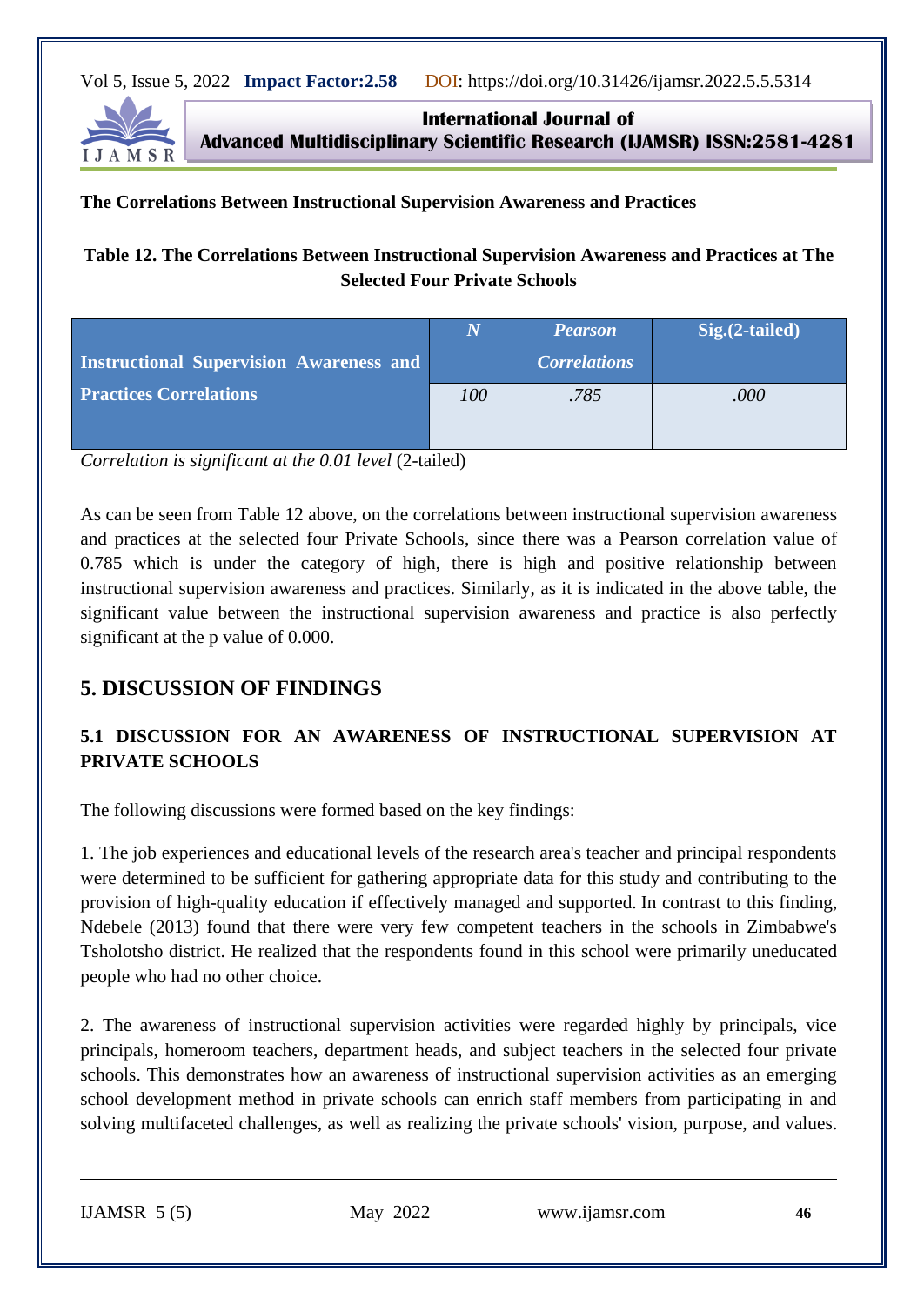

**International Journal of Advanced Multidisciplinary Scientific Research (IJAMSR) ISSN:2581-4281**

In support of the preceding finding, according to Esia and Ofosu (2014), the replies provided by the respondents for instructional supervision demonstrated the respondents' awareness of instructional supervision and its use in the growth of their teaching experience. Similarly, according to Kutsyuruba, (2003), the majority of respondents considered instructional supervision to be crucial for their professional careers based on an investigation of ideal conceptions of supervisory techniques. In addition, the results of the t-test and p-values were respectively  $t = 1.594$  and  $p = 0.114$  Because  $p >$ 0.05, the responses of the males and the females were not significantly statistically different, which is good to have more or less identical awareness concerning instructional supervision activities.

3. In terms of the respondents' understanding about the general importance of instructional supervision, the majority of respondents in the four private schools responded was high. This demonstrates that the staff members of the selected four private schools do have good understanding about the importance of instructional supervision. In addition, the results of the t-test and p-values were respectively t = 0.883 and  $p = 0.380$  Because  $p > 0.05$ , the responses of the males and the females were not significantly statistically different indicating that in the selected four private schools, respondents do have similar awareness about the merits of instructional supervision.

4. Concerning the respondents' awareness on instructional supervision's benefit for ongoing professional development, the majority of respondents in the four private schools responded was high. From this, it is clear that the four private schools' awareness on instructional supervision's benefit for ongoing professional development. Because of their devotion to administrative chores, the heads of the four private schools were not only focused on managing the schools' general planning activities, but they were also focused on specific instructional aims, according to the findings of this mini study. Dechassa, (2019) found a similar outcome, suggesting that teachers trust their supervisors to establish good attitudes about school-based supervision and instruction, resulting in the success of a specific instructional program. Teachers' capacity to offer high-quality education is severely harmed when they can't trust their supervisors. As a result, teachers' perceptions of supervision are important for improving the efficacy of a certain educational program. Nedebele, 2013 has got a different finding as he stated: "The study showed that supervision offered lacked relevance to instructional improvement. Teachers also felt that supervision offered lacked meaningful feedback." (pp.55). On top of it, the results of the t-test and p-values were respectively  $t = 1.377$  and  $p = 0.172$ Because  $p > 0.05$ , the responses of the males and the females were not significantly statistically different indicating that in the selected four private schools, respondents do have similar awareness about the merits of instructional supervision towards ongoing professional development.

5. The majority of personnel at the four private schools have a high degree of knowledge (awareness) about how to undertake instructional supervision that requires stakeholder engagement, according to the study's findings. As a result, it's reasonable to assume that the academic staff members of these private schools hold strong beliefs that instructional oversight is critical and requires stakeholder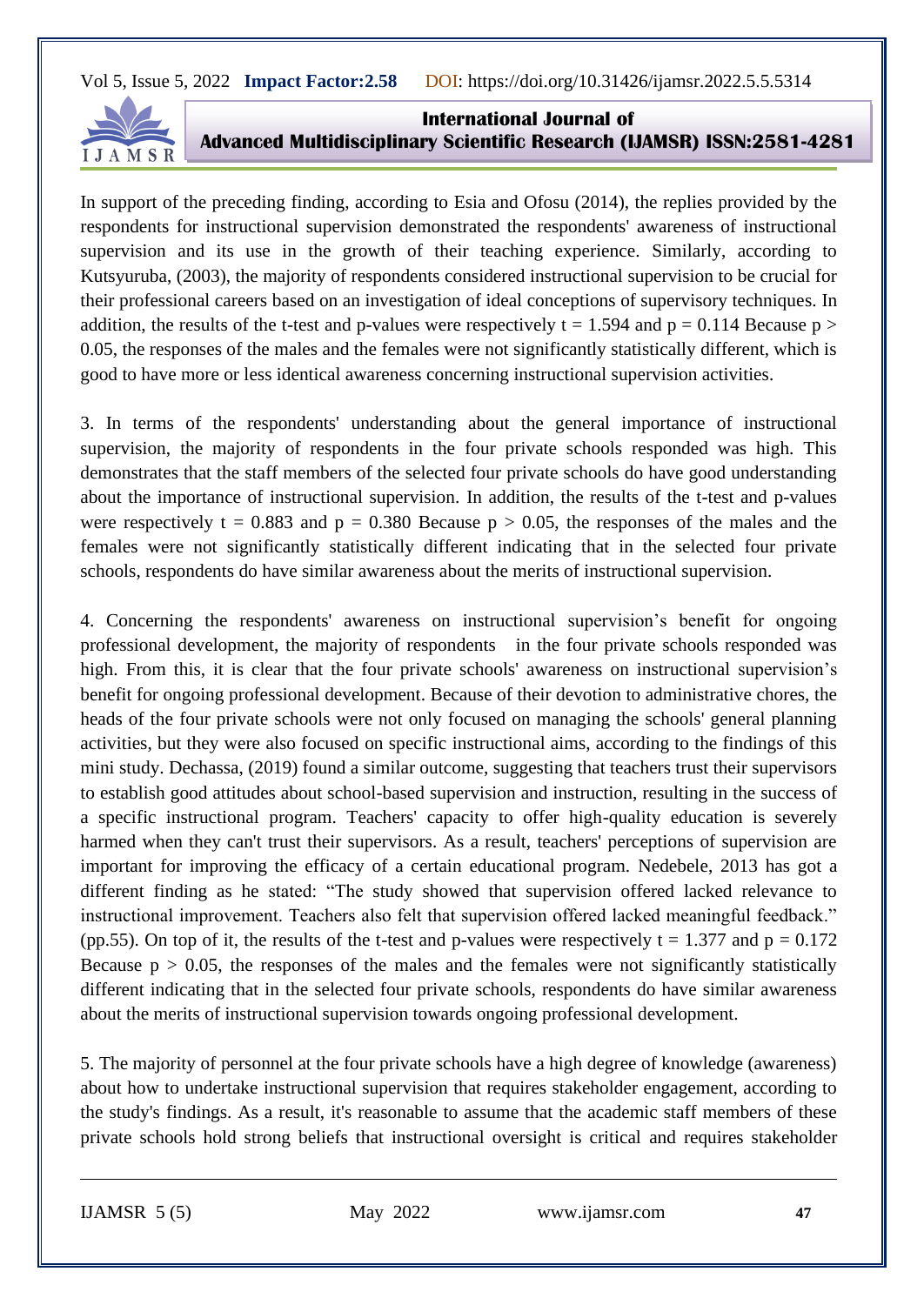

**International Journal of Advanced Multidisciplinary Scientific Research (IJAMSR) ISSN:2581-4281**

involvement. There was no statistically significant difference between the male and female replies since  $p > 0.05$ . The findings show that the importance of stakeholder engagement in the implementation of instructional supervision is shared by all four private schools.

6. The employment of instructional supervision as a tool for measuring the efficacy of a particular instructional program in attaining school objectives was also well-known among respondents. This clearly demonstrated that respondents were aware of the use of instructional monitoring as a tool for determining the efficacy of a particular instructional program in meeting school objectives. This finding is comparable to that of Ekaette and Eno (2016), who found that instructional supervision is a technique that an educational leader may use to assist teachers improve both their teaching abilities and their students' learning processes. The t-test and p-values were also -.727 and 0.469, respectively indicating as there was no statistically significant difference between the male and female replies since  $p > 0.05$ .

7. Instructional supervision, according to respondents, can help students learn more effectively, and there was a high level of awareness. As a result, instructional supervision clearly shown that it can assist students in learning more efficiently. The findings of this study back up Farrell's (2011) claim that instructional supervision is one of the most common ways of commenting on pedagogical techniques that may aid students in learning more effectively. This result corroborated Okendu's (2012) findings, which found that supervisors' instructional supervision has a substantial impact on students' ability to learn more successfully. In addition, the results of the t-test and p-values were respectively t = -. 725 and p =0.470 Because  $p > 0.05$ , the responses of the males and the females were not significantly statistically different, which is good to have more or less identical awareness concerning the advantage of instructional supervision towards helping and students so as to learn more effectively.

8. According to the findings of the study, the majority of employees at the four private schools have a high level of knowledge (awareness) that curriculum implementation is monitored and reviewed by instructional supervision. As a consequence, it's safe to presume that curriculum implementation is examined and altered under the supervision of instructional staff. Sergiovanni and Starratt (2007) stressed the importance of providing teachers with the time and resources (teaching materials, media, books, and devices) to reflect on their practice before monitoring curriculum implementation through instructional supervision. The t-test and p-values were also 0.475 and 0.636, respectively. Since  $p >$ 0.05, there was no statistically significant difference between male and female responses. The data reveal that all four private schools had the same understanding of how instructional supervision monitors and evaluates curriculum implementation.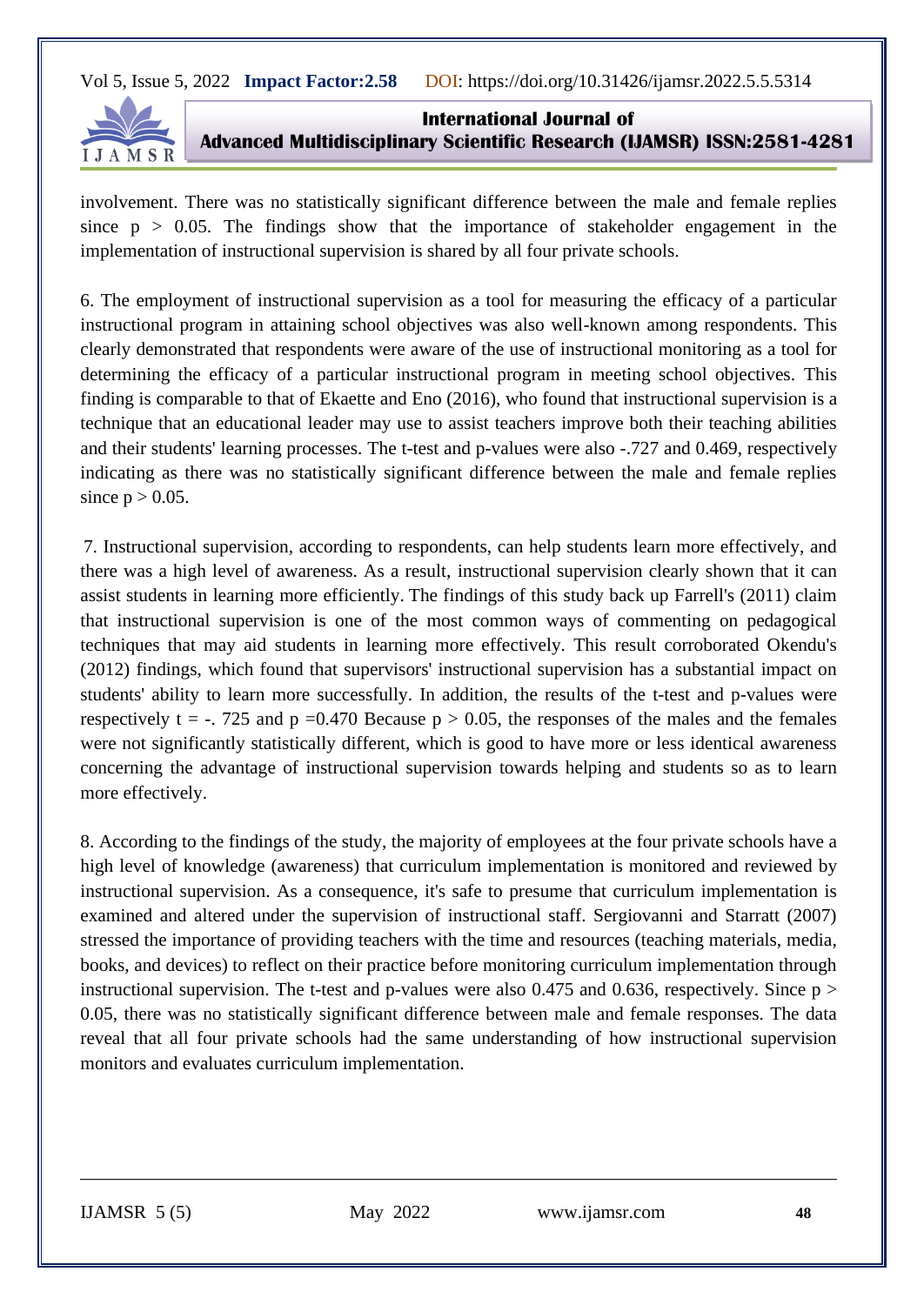

**International Journal of Advanced Multidisciplinary Scientific Research (IJAMSR) ISSN:2581-4281**

9. During the pre-observation meeting, the assessment technique of students' comprehension has to be addressed, according to the high responses from staff of four private schools. As a consequence of this finding, we may deduce that both the supervisor and the subject teacher were in agreement about the assessment procedures to be utilized in the classroom, as was theoretically intended. Additionally, the t-test and p-values were  $t = 0.754$  and p =0.453, respectively. Because p > 0.05, the replies of males and females were not statistically substantially different, which is positive because it means that they are more or less on the same page when it comes to identifying the evaluation procedures to be utilized during the pre-observation meeting.

10. According to the study's findings, the majority of academic professionals at the four private schools believe that the supervisor should outline how the teacher would actively involve students in learning during the pre-observation chat. As a result, it's reasonable to assume that these private schools' academic staff members believe strongly in the necessity of active student participation in the teaching and learning process, which should be reflected in instructional supervision time as well.  $T = -0.310$  and  $p = 0.757$ , respectively, were the t-test and p-values. There was no statistically significant difference between male and female replies since  $p > 0.05$ . The findings of this study back up Mpofu's claim that most teachers prefer pre-observation discussions with their supervisors about the sessions to be watched and how the teacher would actively engage pupils (2007). The supervisor should also be friendly, understanding, and accommodating, according to them.

11. Respondents had a high degree of knowledge (awareness) during the pre-observation conversation that the supervisor must communicate with the teacher about the day's teaching objectives. It is clear from this that the supervisor discussed the day's instructional objectives with the teacher during the pre-observation talk, which is extremely important. According to Lucio and McNeil (1979), cited by Dechassa, the pre-observation conference is the improvement cycle in which the teacher discusses to the supervisors the educational objectives, techniques, and evolution strategies he or she wants to use in the lesson to be observed (2019). As a result, obtaining consent and agreement from the teachers should be the major purpose of the pre-class observation session. Since the t-test was also 0.015 which is  $p > 0.05$ , there was statistically significant difference between male and female responses. The data reveal that all four private schools had no the same understanding concerning the day's teaching objectives discussion during the pre-observation conference.

12. The majority of personnel at the four private schools are well aware that the supervisor has to identify performance strengths of the supervised teacher during the post-observation meeting, according to the study's findings. As a result, it's reasonable to assume that the academic staff members of these private schools hold strong beliefs that the supervisor has to identify performance strengths of the supervised teacher during the post-observation meeting. In addition, the t-test and pvalues were  $t = 1.452$  and  $p = 0.150$ , respectively. There was no statistically significant difference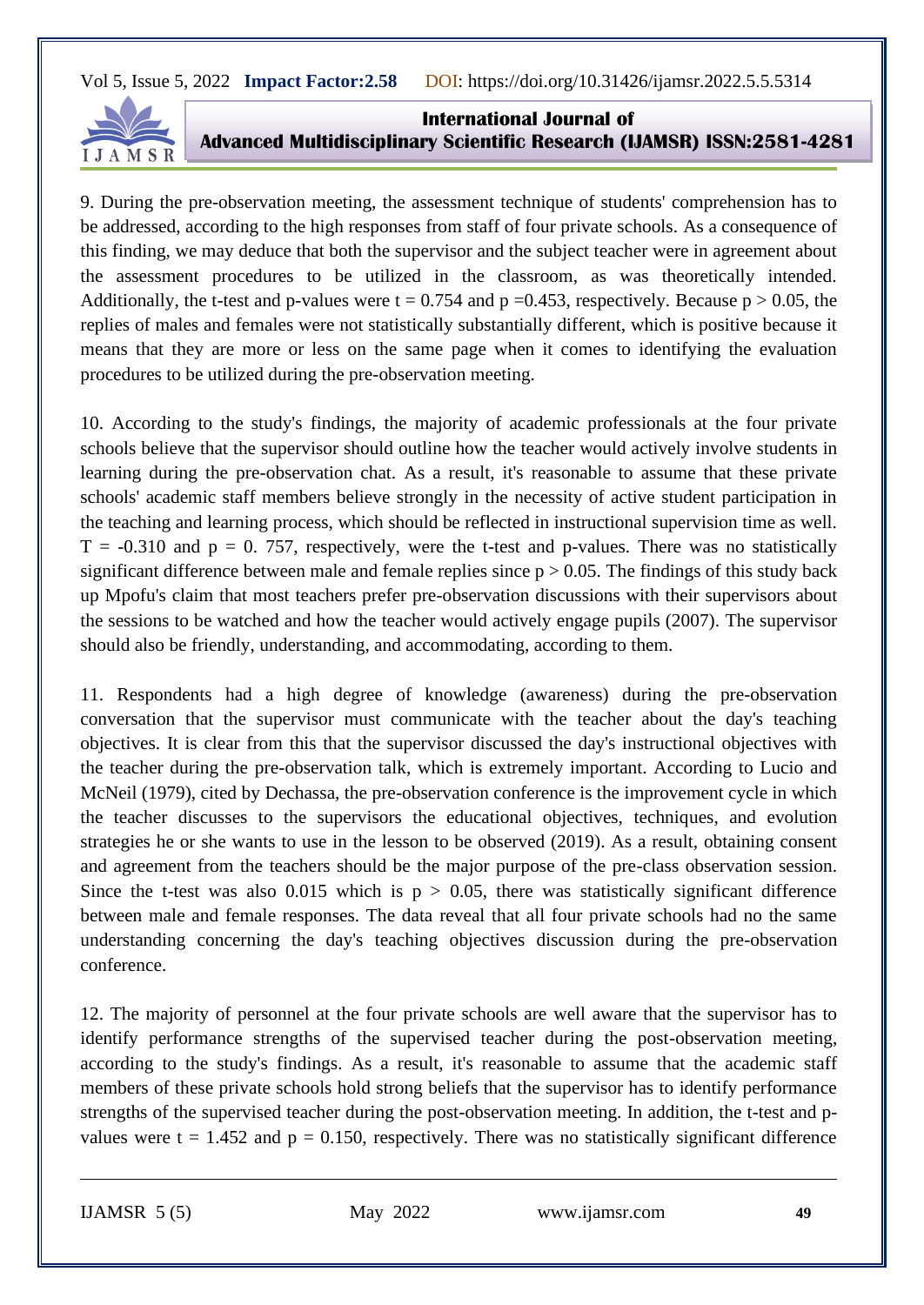

**International Journal of Advanced Multidisciplinary Scientific Research (IJAMSR) ISSN:2581-4281**

between the male and female replies since  $p > 0.05$ . The findings show that the importance identifying and talking the performance strengths of the supervised teacher during the postobservation meeting is shared by all four private schools.

13. After seeing the teacher's teaching, the supervisor must offer immediate useful comments including areas in which the teacher can improve, according to the respondents' awareness test with high responses. As a result, it is easy to conclude that a after seeing the teacher's teaching, the supervisor was providing immediate useful comments including areas in which the teacher can improve. This finding is also in line with Baffour (2011), who stated that visiting classes and providing feedback to teachers is one of the primary responsibilities of supervisors. Feedback may be used by teachers to reflect on what transpired throughout the teaching-learning process. When offered honestly, feedback, according to Blasé & Blasé (2004), cited by Baffour (2011), should not be a formality, but rather should work as a direction for instructional improvement. However, the findings of Ndebele's 2013 study contradicted this, since teachers also thought that monitoring provided lacked relevant input. Furthermore, the t-test and p-values were  $t = 0.796$  and  $p = 0.428$ , respectively. Because  $p > 0.05$ , the responses of males and females were not statistically substantially different, which is desirable to have more or less identical awareness during the pre-observation conference, useful comments including areas in which the teacher can improve has to be addressed.

14. According to the study's high findings, the majority of academic employees at the four private schools firmly feel that teachers benefit from instructional supervision since it enables them to engage in professional dialogue with one another. As a consequence, it's reasonable to presume that the academic staff members of these private schools are firm believers that teachers benefit from instructional supervision since it enables them to engage in professional dialogue with one another. In addition, the t-test and p-values were  $t = 0.273$  and  $p = 0.785$ , respectively. Since  $p > 0.05$ , there was no statistically significant difference between male and female responses.

15. In terms of the respondents' awareness about whether they strongly believe that instructional supervision helps teachers to improve their annual and weekly lesson plan preparation or not was high. This demonstrates that the staff members of the selected four private schools strongly believe that instructional supervision help teachers to improve their annual and weekly lesson plan preparation. In addition, the results of the t-test and p-values were respectively  $t = 0.445$  and  $p =$ 0.657. Because  $p > 0.05$ , the responses of the males and the females were not significantly statistically different indicating that in the selected four private schools, respondents do have similar awareness about the merits of instructional supervision to improve their annual and weekly lesson plan preparation.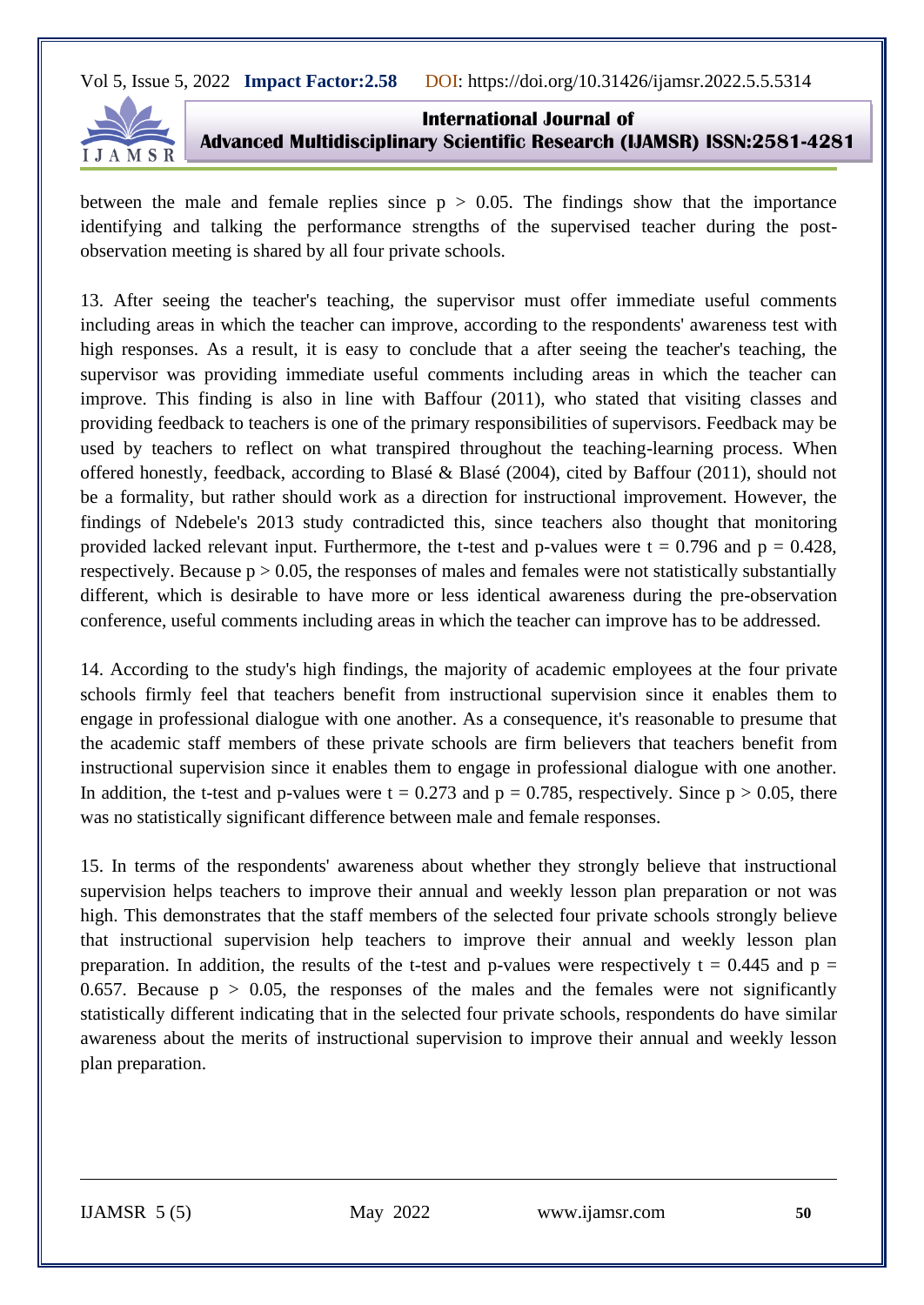

**International Journal of Advanced Multidisciplinary Scientific Research (IJAMSR) ISSN:2581-4281**

16. The majority of employees at the four private schools are aware that the school supervisor reviews teachers' performance without regard to a fixed format in the benefit of educational growth. According to the conclusions of the research, "Surprise Supervision. "As a consequence, it's acceptable to suppose that the academic staff members of these private schools believe strongly that the school supervisor analyzes the teachers' performance without regard to a preset format in the sake of educational advancement. In addition, the t-test and p-values were  $t = 1.042$  and  $p = 0.300$ , respectively. Since  $p > 0.05$ , there was no statistically significant difference between male and female responses. The data demonstrate that the school supervisor reviews the performance of the instructors without following a preset structure in all four private schools.

17. There was no significant mean difference between the two genders in the sample populations  $(p=0.479)$ . Since  $p > 0.05$ , there was no statistically significant difference between male and female respondents' replies on instructional supervision awareness at the four private schools evaluated. Similarly, there was no significant variation in mean qualifications between the sample populations. This suggests that there was no significant difference in replies on instructional supervision awareness among diploma, degree, and masters graduating respondents at the four private institutions analyzed, as all  $p > 0.05$ .

# **5.2 DISCUSSION FOR PRACTICES OF INSTRUCTIONAL SUPERVISION AT PRIVATE SCHOOLS**

1. There was no significant mean difference between the sample populations' two genders ( $p=0.795$ ). This means that there was no significant difference in male and female respondents' responses on instructional supervision practice at the four private schools studied since  $p > 0.05$ . Similarly, there was no significant mean difference between the sample populations 'qualifications. This means that there was no significant difference between diploma, degree and masters graduating respondents' responses on instructional supervision practice at the four private schools studied since for all p > 0.05.

2. According to the respondents' high replies, teachers are organized to undertake peer observation (Collegial Supervision) among themselves at the school. This shows that at these four private schools, practically, peer observation is being implemented more effectively on a frequent basis. In addition, the t-test and p-values were  $t = 0.129$  and  $p = 0.898$ , respectively. Since  $p > 0.05$ , there was no statistically significant difference between male and female responses concerning collegial supervision practice which is good to have more or less identical response.

3. The supervisor records important information about the teaching and learning process, including what the teacher and students are doing in the selected four private schools, according to the respondents' high responses. As a result, it is easy to conclude that the supervisor keeps well the track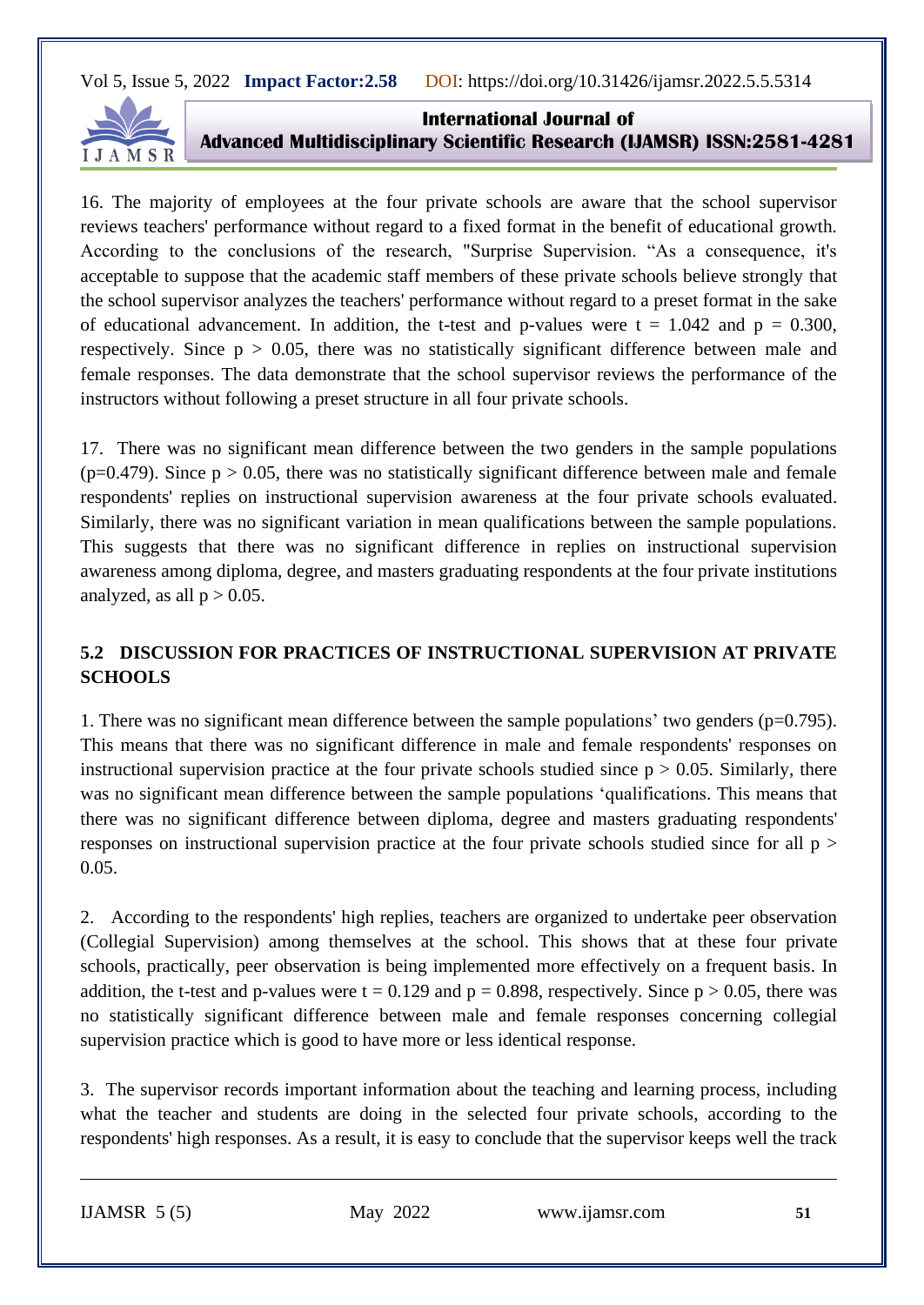

**International Journal of Advanced Multidisciplinary Scientific Research (IJAMSR) ISSN:2581-4281**

of important details about the teaching and learning process, such as what the teacher and students are performing. Ndebele (2013), who agrees with this finding, though his finding was different from what he believes, views the main goal of instructional supervision recording as enhancing instructors' professional progress by providing them with feedback on effective teaching and learning processes. Furthermore, the t-test and p-values were  $t = 0.059$  and  $p = 0.953$ , respectively. Because  $p > 0.05$ , the responses of males and females were not statistically substantially different, which is desirable to have more or less identical responses concerning whether the supervisor records important information or not.

4. According to the respondents' high replies, the school establishes a welcoming environment by providing necessary materials in which instructional supervision activities can take place. This shows that in the selected four private schools of Gulele sub city there is no as such material shortage for the proper implementation of instructional supervision. On top of it, it can be concluded that these schools do have a well conducive atmosphere for practicing instructional supervision promptly. In addition, the t-test and p-values were t = 0.510 and  $p = 0.611$ , respectively. Since  $p > 0.05$ , there was no statistically significant difference between male and female responses concerning the school establishes a welcoming environment by providing necessary materials which is good to have more or less identical response.

5. Supervisors pay close attention to the teacher's instruction from beginning to conclusion, according to the respondents' high answers. As a consequence, supervisors clearly demonstrated that they pay careful attention to the teacher's class from beginning to end. This finding is also consistent with research referenced in Gaziel (2007), which found that supervisors at higher-achieving schools spent more time in direct classroom monitoring and working with teachers from beginning to finish than their counterparts in lower-achieving schools. The p-values for the t-test and the p-values for the p-values were  $t = 0.571$  and  $p = 0.569$ , respectively. Because  $p > 0.05$ , male and female replies were not statistically significantly different, which is preferable to having more or less same responses on whether or not supervisors pay careful attention to the teacher's instruction from beginning to end.

6. The supervisor, according to the high responses, helps teachers improve their teaching skills by explaining and demonstrating them improved teaching methods. This demonstrates that, in practice, the supervisor at these four private schools is doing all possible to enhance teaching methods, which is likely the secret to the private schools' success. The t-test and p-values, respectively, were  $t = -$ 0.064 and  $p = 0.949$ . Because  $p > 0.05$ , there was no statistically significant difference between male and female replies when it came to whether or not the supervisor assists teachers in improving their teaching abilities by explaining and showing improved teaching approaches.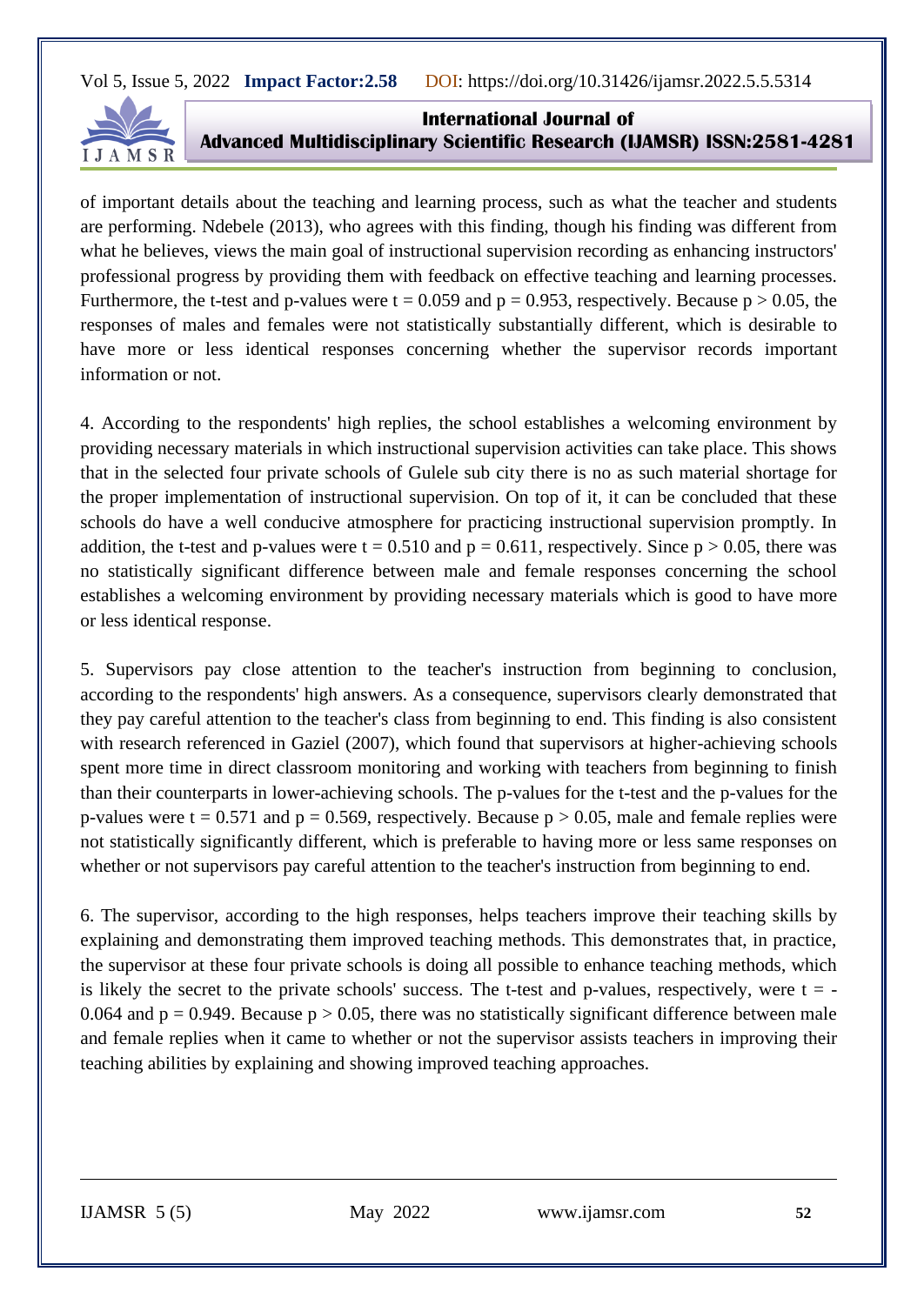

**International Journal of Advanced Multidisciplinary Scientific Research (IJAMSR) ISSN:2581-4281**

7. In addition, the supervisor meets with teachers to explore ways to enhance classroom management practices. according to the high answers of the responders as a consequence, it's easy to conclude that instructional supervision at the four private schools described above aided in the development of classroom management tactics. Educational monitoring aids the teacher in classroom management by increasing his or her alertness. According to Okendu (2012), how a teacher handles his class is typically considered as a measure of his teaching efficacy as well as the consequence of instructional supervision. Learning is an activity that takes place in an environment free of disruptions and distractions, which the supervisor's comment must address. The t-test and p-values were also  $t =$ 1.778 and  $p = 0.078$ , respectively. Because  $p > 0.05$ , the replies of males and females were not statistically significantly different, which is good when it comes to whether the supervisor meets with teachers to discuss methods to improve classroom management techniques or not.

8. The supervisor, according to the high responses, assists teachers in improving their use of continuous assessment by demonstrating how to do so on a regular basis. This illustrates how the supervisor motivates teachers to use continuous assessment more successfully by displaying data on a regular basis. According to Burton et al. (2011), supervision is defined as the principal's efforts to help teachers and provide ongoing assessment preparation assistance, as well as the use of instructional tools to foster teacher progress. The t-test and p-values, respectively, were  $t = -0.739$ and  $p = 0.462$ . Because  $p > 0.05$ , there was no statistically significant difference between male and female replies when it came to whether or not the supervisor helps teachers improve their use of continuous assessment by demonstrating how to do so on a frequent basis.

9. According to the high response rate, the supervisor assists teachers in better preparing and implementing instructional aids through the use of pedagogical materials. This suggests that, in practice, the supervisors at these four private schools are doing everything they can to create and employ instructional aids more effectively utilizing pedagogy materials, which is likely the key to their success. The t-test and p-values, respectively, were  $t = -0.497$  and  $p = 0.620$ . Because  $p > 0.05$ , the replies of males and females were not statistically significantly different, which is ideal for determining if the supervisor supports teachers in better developing and executing instructional aids through the use of pedagogical resources.

10. The supervisor, based on the high response rate, assists teachers in improving their test/exam/quiz preparation abilities by supplying practice questions. This demonstrates that a noteworthy and promising effort is being made at the selected four private schools of Gulele sub city to boost exam/quiz preparation abilities by supplying example questions. Furthermore, it may be stated that these institutions provide an excellent environment in which to practice improved evaluation techniques. The t-test and p-values, respectively, were  $t = -1.417$  and  $p = 0.160$ . Because p  $> 0.05$ , there was no statistically significant difference between male and female replies when it came to whether or not the supervisor helps teachers improve their test/exam/quiz preparation skills by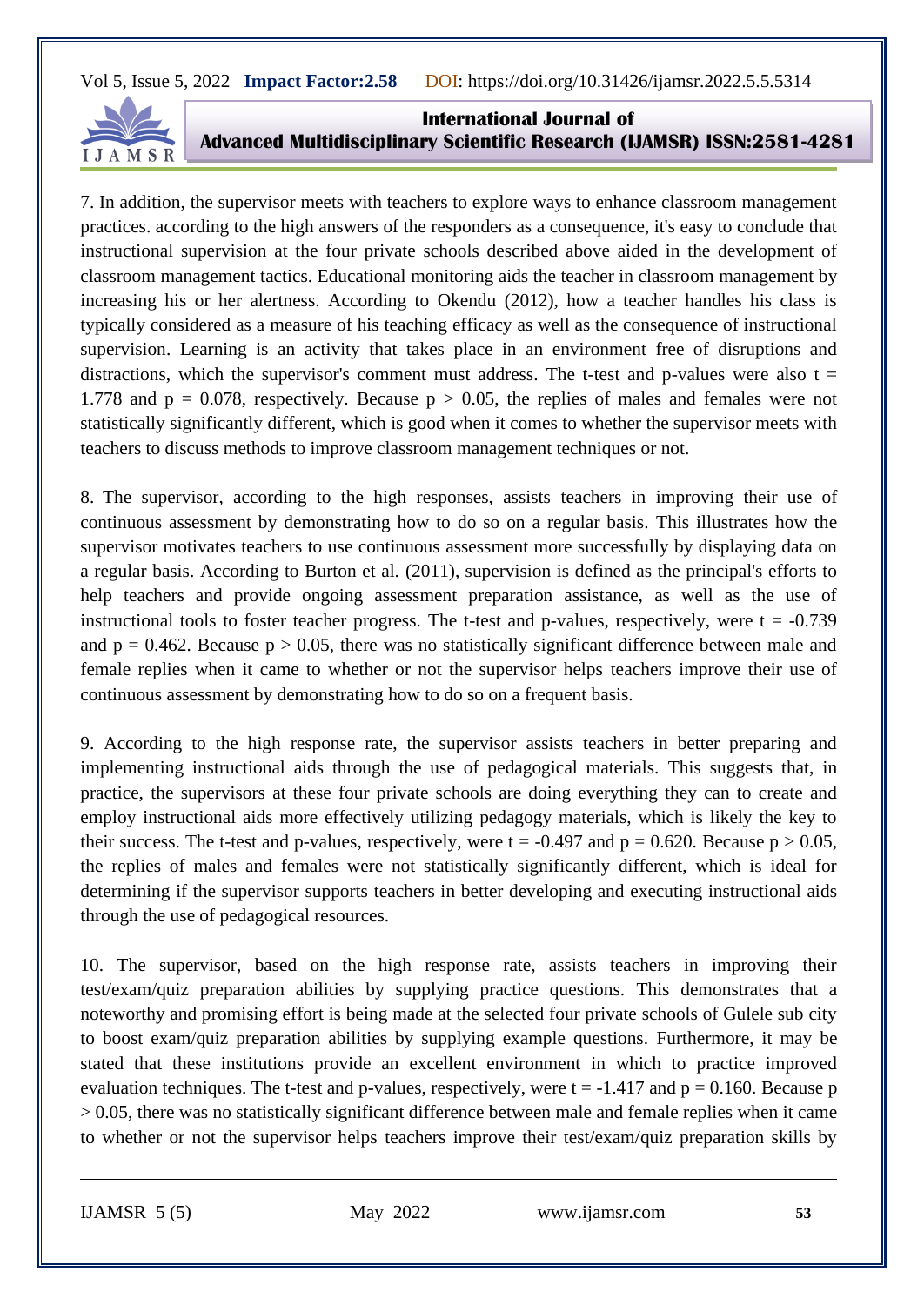

**International Journal of Advanced Multidisciplinary Scientific Research (IJAMSR) ISSN:2581-4281**

providing practice questions.

11. Because of the high response rate, the supervisor acts more like a comrade than a boss during supervision. As a result, it's simple to infer that during supervision, the supervisor acts more like a colleague than a boss, which is exactly what was desired. In this regard, Okorji and Ogbo (2013) stated that the foundation of instructional supervision is not to be bossy on teachers rather it is an intense, ongoing, collegial interaction between the supervisor and the teacher. This study's findings contradict those of prior researchers such as Tezera (2020), who claimed that during supervision, the supervisor acts more like a boss than a collaborator. However, this study found that during supervision, the supervisor acts more like a colleague than a boss, which was not expected. The pvalues for the t-test and the p-values for the p-values were  $t = 0.540$  and  $p = 0.590$ , respectively. The replies of males and females were not statistically significantly different because  $p > 0.05$ , which is ideal to have more or less same responses about whether or not the supervisor acts more like a comrade than a boss during supervision.

12. The supervision outcome is utilized as a reference for the following program based on the high response rate. This shows that, in practice, the supervisors at these four private schools are doing everything they can to appropriately use the supervision result for the next instructional supervision progress check list comparison purpose, which is most likely the key to the private schools' success. The t-test and p-values, respectively, were  $t = -0.059$  and  $p = 0.953$ . Because  $p > 0.05$ , there was no statistically significant difference in male and female replies when it came to whether or not the supervision outcome should be used as a reference for the next program based on the high response rate.

13. Supervisors will not depart after monitoring by only writing remarks rather than participating in face-to-face conversation, according to the respondents' low answers. As a consequence, by only sending the observations in writing, this clearly proved that supervisors will not depart following supervision. This conclusion is also similar with Mpofu, (2007), who stated that supervisors will talk to teachers because they enjoy post-instructional conversation. The majority of the teachers emphasized the value of this step-in monitoring. They said that the teacher's weak and strong parts were emphasized, and that teachers accepted constructive feedback from the supervisor without departing after monitoring, which might help them improve their teaching approaches (Mpofu, 2007). Furthermore, the t-test and p-values were  $t = -0.800$  and  $p = 0.426$ , respectively. Because  $p >$ 0.05, the responses of males and females were not statistically significantly different, which is preferable to having more or less identical responses regarding whether or not supervisors will not depart after monitoring by only writing remarks rather than engaging in face-to-face conversation.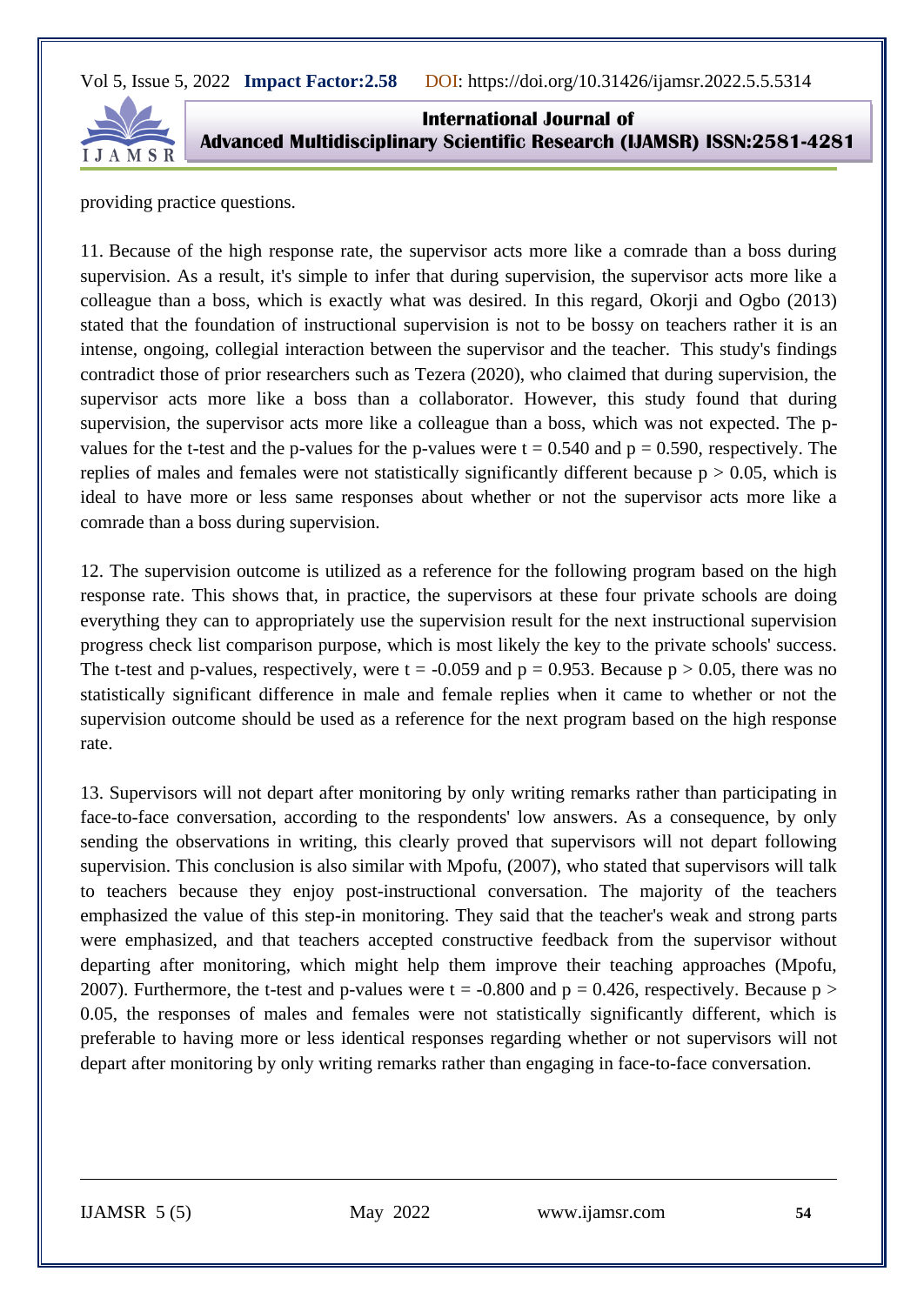

**International Journal of Advanced Multidisciplinary Scientific Research (IJAMSR) ISSN:2581-4281**

14.Due to the high response rate, the supervisor sits in the back of the classroom during supervision. This reveals that a significant and promising effort is being made at four private schools in the Gulele sub-city to accomplish what is required theoretically, namely that the supervisor sit in the back of the classroom during supervision, which is being done successfully. Furthermore, the t-test result was  $t =$ -2.332. There was no statistically significant difference between male and female replies to whether or not the supervisor sits in the rear of the classroom during supervision since  $t > 0.05$ .

# **5.3 DISCUSSION FOR THE CORRELATIONS BETWEEN INSTRUCTIONAL SUPERVISION AWARENESS AND PRACTICES AT PRIVATE SCHOOLS**

On the correlations between instructional supervision awareness and practices at the selected four private schools, there is a high and positive relationship between instructional supervision awareness and practices, as evidenced by a Pearson correlation value of 0.785, which falls into the category of high. Similarly, the significant value between instructional supervision awareness and practice is absolutely significant at the p value of 0.000. This demonstrates that awareness and practices are strongly corelated with a positive relationship.

# **6. SUMMARY OF THE STUDY**

Instructional supervision is the job of supervising, enabling, and empowering teachers to offer meaningful learning experiences for students in order to ensure that a school's educational goal is carried out. As a result, the study's major purpose is to analyze instructional supervision awareness and practices at four private schools in Addis Ababa's Gulele sub-city. Three basic research questions about instructional supervision's awareness and practices were raised, i.e. (1. What is the awareness of school principals, department heads, home room teachers and subject teachers regarding the concept of instructional supervision in the four private schools of Gulele sub city, Addis Ababa? 2.What are the practices of instructional supervision in the four private schools of Gulele sub city, Addis Ababa? 3.What are the relationships between instructional supervision awareness and practices at the selected four private schools in Addis Ababa's Gulele sub-city?). The descriptive approach was utilized in this quantitative investigation, which was founded on a positivist philosophical viewpoint. Simple random sampling methods provided 100 participants for this study. There are 110 academic staff members in the four private schools, which Cohen, Manion, and Morrison (2000) estimate will yield an 86-person sample size. However, in order to obtain higherquality data, the researcher used a sample size of 100 people, which is fairly typical of the academic staff population. A survey questionnaire was used to collect information. From the pilot test, for all categories of items in the questionnaire, Cronbach's alpha reliability rating was 0.925, which is valid and reliable. Statistical Package for Social Science (SPSS) Version 25 was used to analyze frequency, percentage, mean, standard deviation, correlations, t-test, statistical significance (P-value), and effect size using descriptive and inferential statistics. Descriptive statements were used, with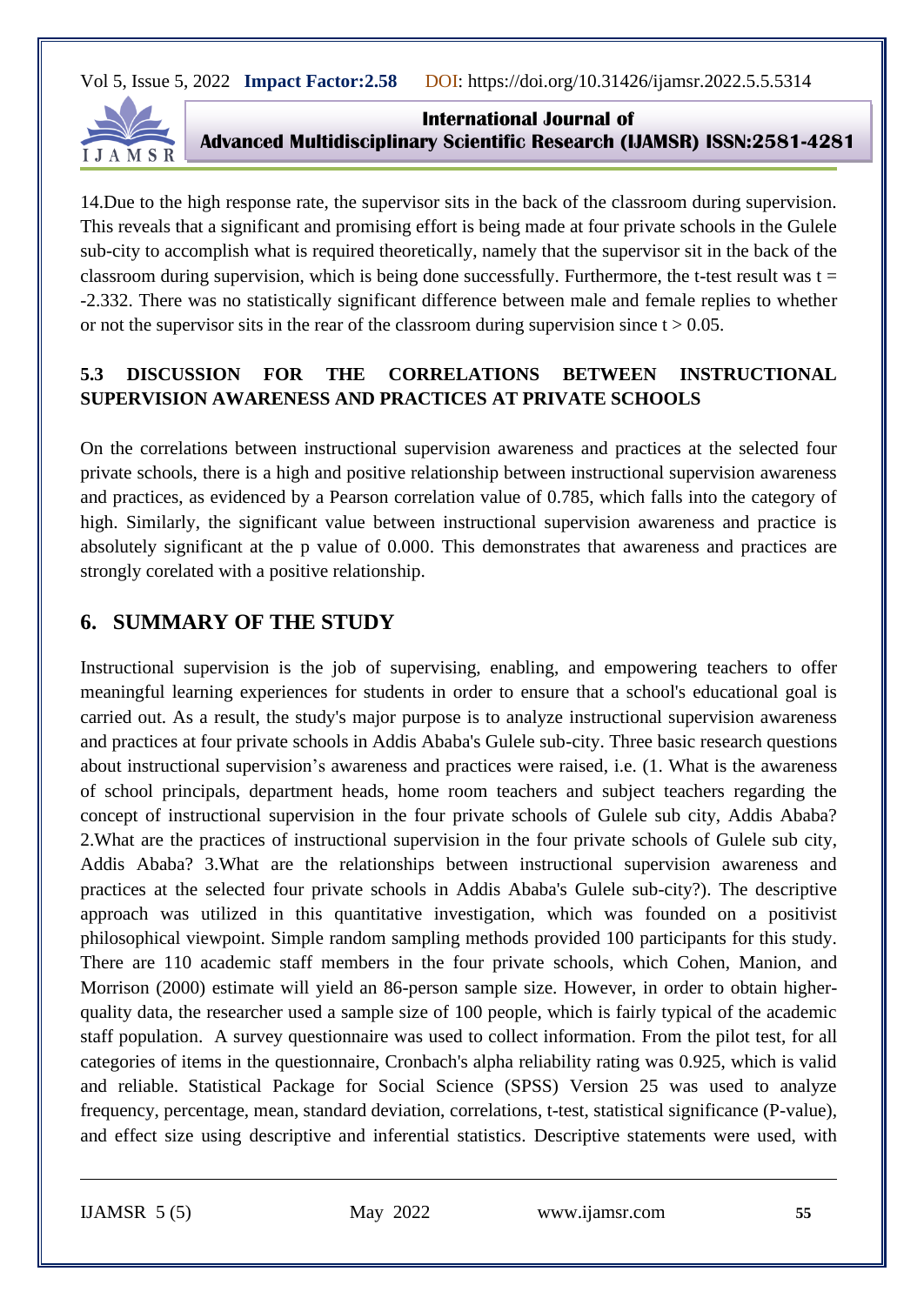

**International Journal of Advanced Multidisciplinary Scientific Research (IJAMSR) ISSN:2581-4281**

average mean scores ranging from 1.00- 2.49 for low, 2.50-3.49 for moderate, 3.50-4.49 for high, and 4.50-5.00 for extremely high, respectively. The alpha level that was found to be significant was.05 alpha. The researcher individually informed four private school principals about the study's goal and the problem of anonymity as an ethical factor. Meanwhile, the researcher said in the introductory letter that each participant would be assigned a code, that no personal information would be shared, and that all information submitted would be kept private.

At terms of respondents' knowledge of instructional supervision, the majority of respondents in the four private schools had a strong comprehension of instructional supervision, according to the study's findings. When performing instructional supervision, they also require strong stakeholder engagement. The Cohens d effect size in this study was 1.034, which is quite large. When it came to awareness and practices of instructional supervision, there was no statistically significant difference between the male and female responses. In terms of the correlations between instructional supervision awareness and practices at the four private schools chosen, the Pearson correlation value of 0.785, which falls into the high category, indicates that there is a strong and positive relationship between the two. The majority of those polled were fully aware of instructional supervision's benefits for professional development. It's also possible to deduce that the four private schools listed used a lot of instructional supervision.

# **7. CONCLUDING REMARK**

The central objective of this study was to determine through empirical materials gathered from school principals, department heads, home room teachers and subject teachers to assess the awareness and practices of instructional supervision at the four private schools in Addis Ababa's Gulele sub-city. The findings provide valuable insights toward the awareness and practices of instructional supervision.

The study indicated that the awareness of instructional supervision was regarded highly by principals, vice principals, homeroom teachers, department heads, and subject teachers in the selected four private schools. This demonstrates how an awareness of instructional supervision as an emerging school development method in private schools can enrich staff members from participating in and solving multifaceted challenges, as well as realizing the private schools' vision, purpose, and values. It should be noted that this research has also demonstrated success stories in terms of the employment of instructional supervision as a tool for measuring the efficacy of a particular instructional program in attaining school objectives. Capitalizing on these mechanisms more widely and systematically might be useful for the betterment of schools.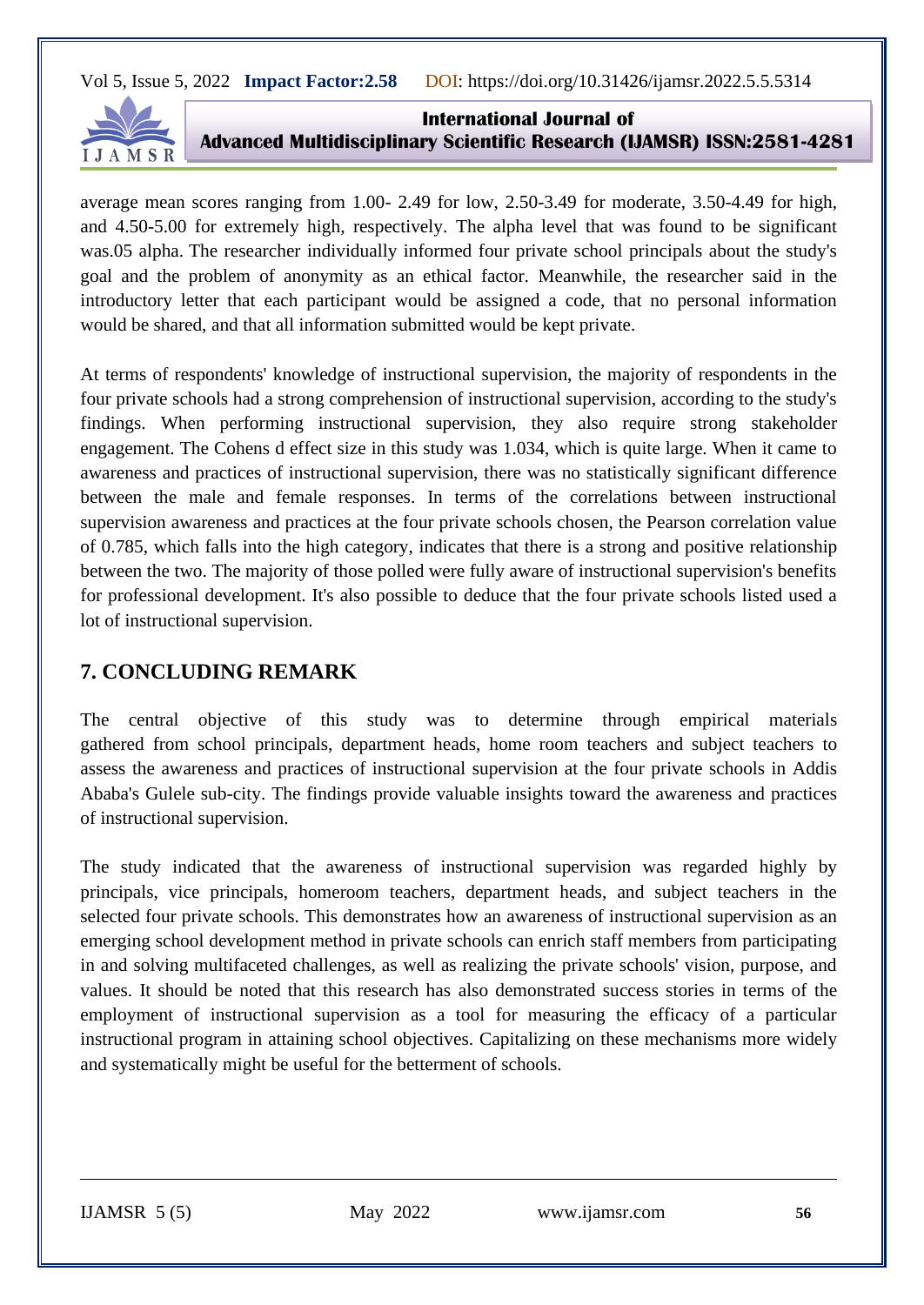

**International Journal of Advanced Multidisciplinary Scientific Research (IJAMSR) ISSN:2581-4281**

On a more general level, the study highlighted the existence of pre-observation talk by which the supervisor describes how the teacher will actively engage students in learning and similarly, after seeing the teacher's teaching, the supervisor was providing immediate useful comments including areas in which the teacher can improve. Considering, the overall output of this mini research, it can be concluded as the majority of respondents were well aware of the benefits of instructional supervision for continuing professional growth. It may also be inferred that instructional supervision was being highly practiced in the aforementioned four private schools.

Although the findings of this study can provide various insights, the fact that it was based on four private schools indicates the limitation in the generalizability of its findings in the remaining private schools. Given the growing number of private and government schools in Ethiopia in general and in Addis Ababa in particular with their possible diversity, more research is needed to examine how instructional supervision may impact teaching and learning process at a national level. Only the awareness and practices of instructional supervision at four private schools were exposed in this little research. Future study on the effects, obstacles, and possibilities of instructional supervision, in accordance with Ethiopian educational policy, tactics, and empirical studies, would be valuable. Above all, this study was completed in a relatively quick time (less than two months) and exclusively used quantitative methods. More research might be done to combine a more longitudinal data gathering approach with a wider range of research methodologies.

# **8. RECOMMENDATIONS**

As a result, the following are some major recommendations:

- 1. At these private schools, all supervisors should continue employing good instructional supervision techniques and be dedicated to a long-term staff development process.
- 2. At these private schools, supervisors should continue providing a welcoming and facilitating environment in the school for the instructional supervision process.
- 3. To strengthen the teaching-learning process and teachers' professional growth, all supervisory personnel should keep on saving and using instructional supervision reports.
- 4. Supervisors in these private schools should continue on making the instructional supervision process a priority, and instructional supervision should keep on doing on a regular basis at the school.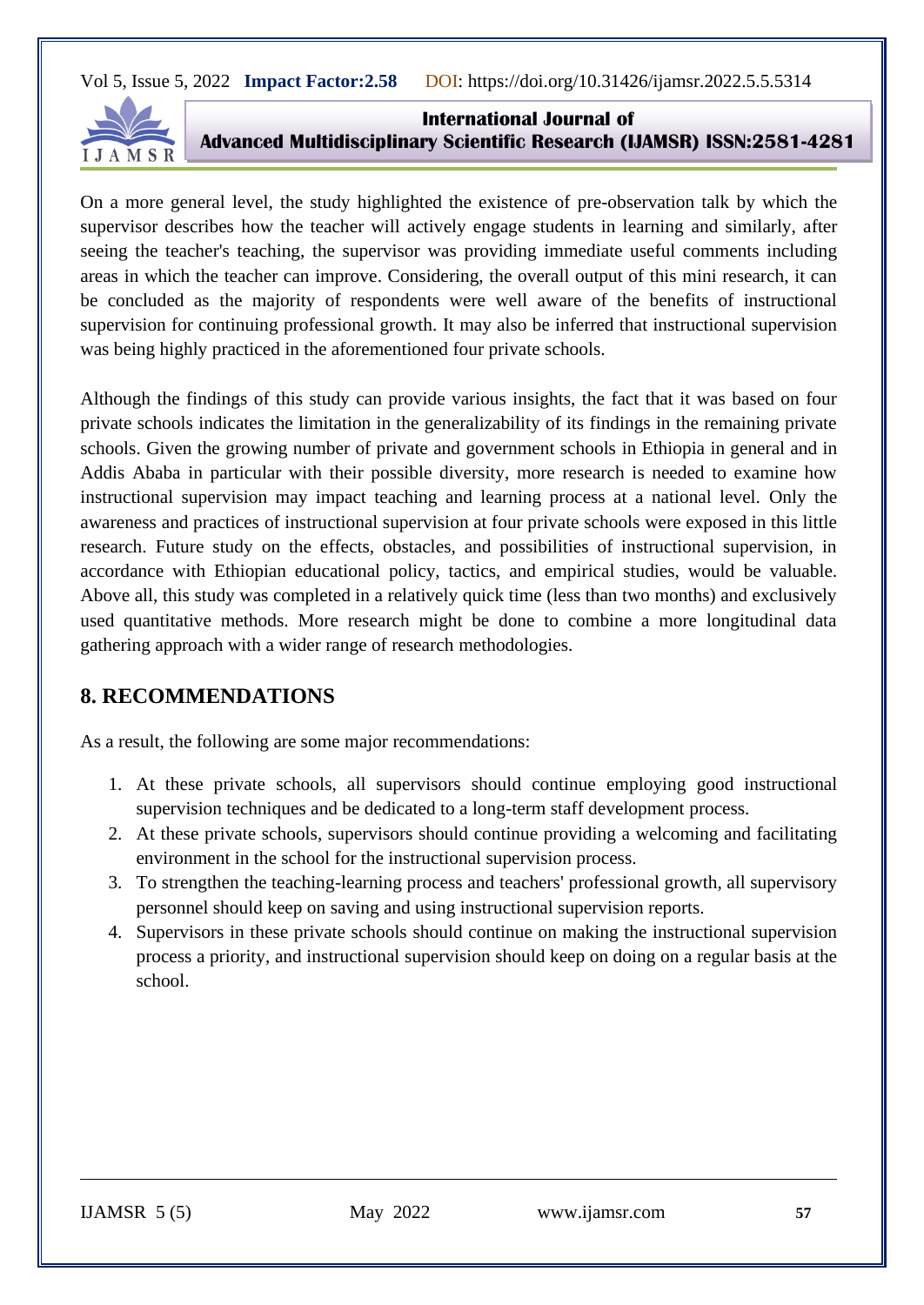

**International Journal of Advanced Multidisciplinary Scientific Research (IJAMSR) ISSN:2581-4281**

# **REFERENCES**

- 1 Alemayehu, E., & Shibeshi, A. (2021). DISTRIBUTED EDUCATIONAL LEADERSHIP IN THE PRIVATE SCHOOLS OF ADDIS ABABA, ETHIOPIA: PERCEPTIONS, PRACTICES, CHALLENGES AND OPPORTUNITIES. *Academy of Educational Leadership Journal*, *25*, 1-21.
- 2 Alemayehu, E. (2021). THE RELATIONSHIP BETWEEN SERVANT LEADERSHIP AND STAFF SATISFACTION IN ETHIOPIAN HIGHER EDUCATION: THE CASE OF KOTEBE METROPOLITAN UNIVERSITY. *Academy of Educational Leadership Journal*, *25*, 1-13.
- 3 Alemayehu, E. (2021). PRACTICES, OBSTACLES AND BENEFITS OF INSTRUCTIONAL LEADERSHIP AT PRIVATE SCHOOLS OF ADDIS ABABA, ETHIOPIA. *Academy of Educational Leadership Journal*, *25*, 1-18.
- 4 Alemayehu, E. (2021). GENDER AND LEADERSHIP IN ETHIOPIAN HIGHER EDUCATION: CHALLENGES AND OPPORTUNITIES: THE CASE OF ADDIS ABABA UNIVERSITY. *Academy of Educational Leadership Journal*, *25*, 1-22.
- 5 Alemayehu, E. (2021). GENDER IN EDUCATIONAL LEADERSHIP POSITION IN ADDIS ABABA CITY'S PRIVATE SCHOOLS: INCLUSIVENES, PERCEPTIONS AND CHALLENGES. *Academy of Educational Leadership Journal*, *25*(7), 1-10.
- 6 Alemayehu, E. (2021). "Leadership Development at Government Schools: Practices and Challenges: The Case of Hamele 1967 School, Addis Ababa." International Journal of Advanced Multidisciplinary Scientific Research ,4(6), 45-72
- 7 Alemayehu, E. (2021). DOES CONTINUOUS PROFESSIONAL DEVELOPMENT (CPD) IMPROVE TEACHERS'PERFORMANCE? EVIDENCES FROM PUBLIC SCHOOLS IN ADDIS ABABA, ETHIOPIA. Research & Reviews: Journal of Educational Studies, 7(9),1-13
- 8 Alemayehu, E. (2021). Expansion of Higher Education in Ethiopia: Challenges and Opportunities: The case of Kotebe Metropolitan University and Saint Mary University. International Journal of Research in Engineering & Management,4(4), 157-179
- 9 Alemayehu, G. (2008). The current practices and problems of subject-area instructional supervision in secondary schools of Addis Ababa City Administration. Unpublished master's thesis. Addis Ababa University, Addis Ababa.
- 10 Assefa, B. (2016). Instructional supervision in government secondary schools in Borana Zone. Unpublished master's thesis. Addis Ababa University, Addis Ababa
- 11 Baffour-Awuah, P. (2011). Supervision of instruction in public primary schools in Ghana: Teachers' and headteachers' perspectives. Murdoch: Murdoch University Press.
- 12 Belew, R. (2016). Practices and challenges of principals' instructional leadership in government secondary schools of zone three of Afar region. Unpublished master's thesis, Addis Ababa University, Addis Ababa.
- 13 Burton L, Carper KC, Wilburn V (2011). The sociology of educational supervision and evaluation. Journal of Cross-Disciplinary Perspectives in Education, 4(1): 24-33.
- 14 Chanyalew, W. (2005). The practice and problems of instructional supervision in secondary schools of Hadya Zone. Unpublished master's thesis. Addis Ababa University, Addis Ababa.
- 15 Cohn, L., Manion, L., & Morrison, K. (2000). Research Methods in Education (6<sup>th</sup> Edition). London /New York: Routledge Falmer.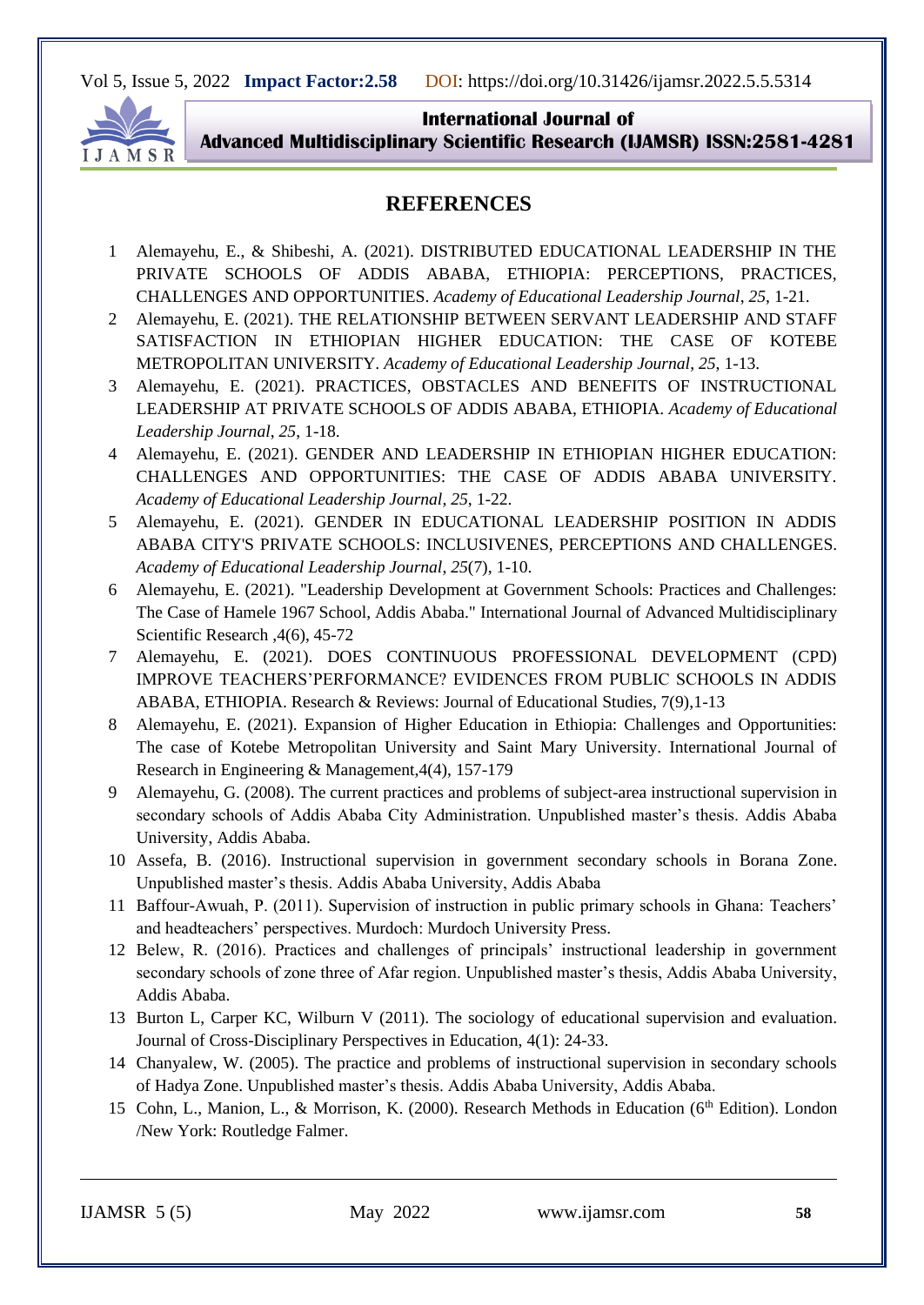

**International Journal of** 

**Advanced Multidisciplinary Scientific Research (IJAMSR) ISSN:2581-4281**

- 16 Creswell, J.W. (2003). Research design: Qualitative, quantitative and mixed methods approach. Los Angeles: SAGE.
- 17 Daniel, Y. & Matthew, K.N. (2016). Challenges of instructional supervision of senior high schools in the Techiman Municipality in the Brong Ahafo Region of Ghana. Asian Journal of Social Sciences and Management Studies, 3 (3): 222-228.
- 18 Dechassa, F. (2019). The current practices of instructional supervision approaches and teachers' professional development in secondary schools of Bale Zone of Oromia Region. Research on Humanities and Social Sciences, 9 (9): 1-16.
- 19 Ekaette, E.I. & Eno, E.E (2016). Principals' instructional supervision and teachers' effectiveness British Journal of Education, 4 (7): 99-109.
- 20 Esia-Donkoh, K., & Ofosu-Dwamena, E. (2014). Effects of educational supervision on professional development: Perception of public basic school teachers at Winneba, Ghana. British Journal of Education, 2(6), 63-82.
- 21 Estes, B., & Polnick, B. (2012). Examining motivation theory in higher education: An expectancy theory analysis of tenured faculty productivity. *International Journal of MBA*, (1), 13-19.
- 22 Farrell, T. S. (2011). 'Keeping SCORE': Reflective practice through classroom observations. *RELC Journal*, *42*(3), 265-272.
- 23 Figueroa, R. A. (2006). Actual and desired teacher attitudes toward supervision of instruction and instructional strategies in pedagogical and curriculum content in high-and low-performance secondary schools of the Fajardo Educational Region of Puerto Rico.
- 24 Gaziel HH 2007. Re-examining the relationship between principal's instructional/educational leadership and student achievement. Journal of Social Sciences, 15(1): 17-24.
- 25 Ibrahim A.M. (2014). Perceptions of teachers towards instructional supervisory practices in the government secondary schools of Fafan Zone, Somali Region. Unpublished master's thesis. University of Haramaya, Dire Dawa.
- 26 Kutsyuruba, B. (2003). Instructional supervision: Perceptions of Canadian and Ukrainian beginning high-school teachers. Unpublished master's project. University of Saskatchewan, Saskatoon.
- 27 Lawler III, E. E., & Suttle, J. L. (1973). Expectancy theory and job behavior. *Organizational behavior and human performance*, *9*(3), 482-503.
- 28 Leithwood, K. (1994). Leadership for school restructuring. *Educational administration quarterly*, *30*(4), 498-518.
- 29 Lloyd, R., & Mertens, D. (2018). Expecting more out of expectancy theory: History urges inclusion of the social context. *International Management Review*, *14*(1), 28-43.
- 30 Mpofu, L.C. (2007). Perception of classroom supervision by secondary school teachers in the Harare region. Unpublished master's thesis. Tshwane University of Technology.
- 31 Ministry of Education. (1995). Supervision manual. Addis Ababa: MoE.
- 32 MOE (2010). Education sector development program (ESDP IV). Program action plan. Federal Ministry of Education Addis Ababa.
- 33 Mulatu, D. (2016). Guided paper on developmental supervision: critical review. International Journal for Research in Applied Sciences, 2 (1): 39-53.